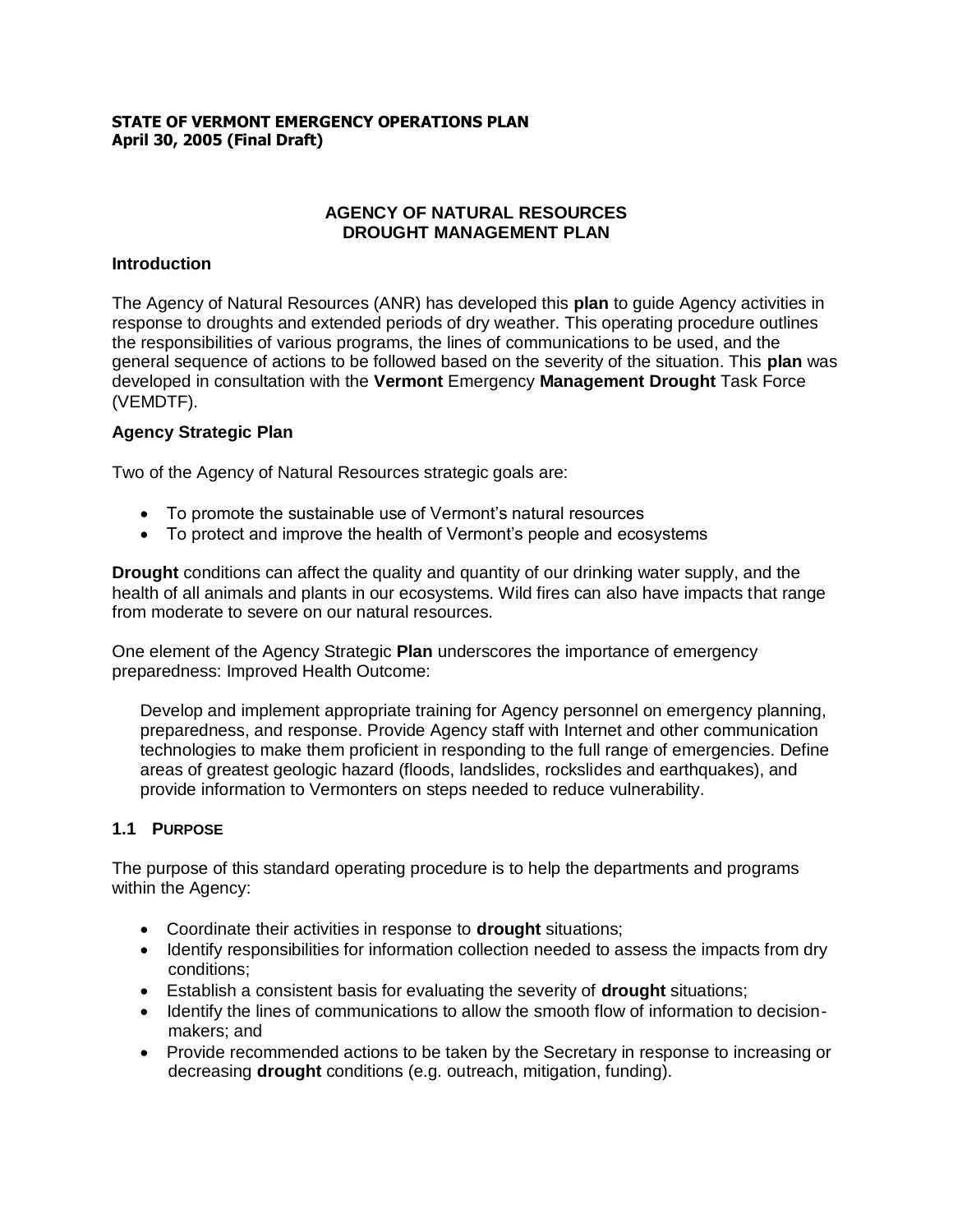## **1.2 CONTEXT OF DROUGHT PLAN**

This **plan** is intended to be a stand-alone dynamic document while also being one element within the ANR Emergency **Plan**. This **drought plan** should be used and viewed as one part within the larger State Emergency **Drought Plan** that will be the planning "front end" procedure for the **Vermont** Emergency **Management** (VEM) Emergency Operations and Incident Command System.

# **1.3 ANR DROUGHT TEAM**

ANR manages its response to **drought** conditions through its **Drought** Team (DT). The Team monitors, coordinates, and manages response to **drought** conditions and makes recommendations to the appropriate entities to ensure impacts to public health, safety, and environment are avoided or minimized.

## 1.3.1 COORDINATION OF THE **DROUGHT** TEAM

Coordinating the DT is the responsibility of the Deputy Secretary of the Agency. The team consists of members from the Secretary's office and each of the three Departments: Environmental Conservation; Forest, Parks and Recreation; and Fish and Wildlife. The team is responsible for:

- Meeting as necessary and defining member roles and responsibilities;
- Collecting and disseminating data on the status of the **drought**;
- Preparing DT meeting summaries and holding briefings as necessary;
- Coordinating communications between government agencies and the general public;
- Forwarding recommendations to the appropriate parties.

The roles and actions taken by the DT and the associated programs are not intended to infringe upon the statutory or regulatory obligations of the various departments or agencies responsible for responding to any particular situation. The **Drought** Team and the coordinating programs facilitate and participate in the VEM **Drought** Task Force, and ensure there is an integrated response by state and federal agencies to **drought** situations.

## 1.3.1.1 STATE OF **VERMONT DROUGHT** TASK FORCE MEMBERSHIP

The DT also coordinates with and provides information and recommendations to the VT **Drought** Task Force (VTDTF). This task force is made up of representatives from state and federal agencies including but not limited to: **Vermont** Department of Health (VDH), Department of Agriculture, Food and Markets (DAFM), United States Geologic Survey (USGS), Federal Emergency **Management** Agency (FEMA), University of **Vermont** (UVM), State Climatologist, Regional Planning Commissions, **Vermont** Emergency **Management** (VEM).

The VTDTF consists of officials from state and federal agencies as well as certain professional organizations that have responsibility for areas likely to be affected by **drought** conditions. In addition, the task force includes representatives of agencies that provide data related to assessing the severity of **drought** conditions, such as representatives from the United States Geologic Survey (USGS), National Weather Service (NWS), and other public health and safety professionals. Finally, the task force includes representatives of agencies that have the ability to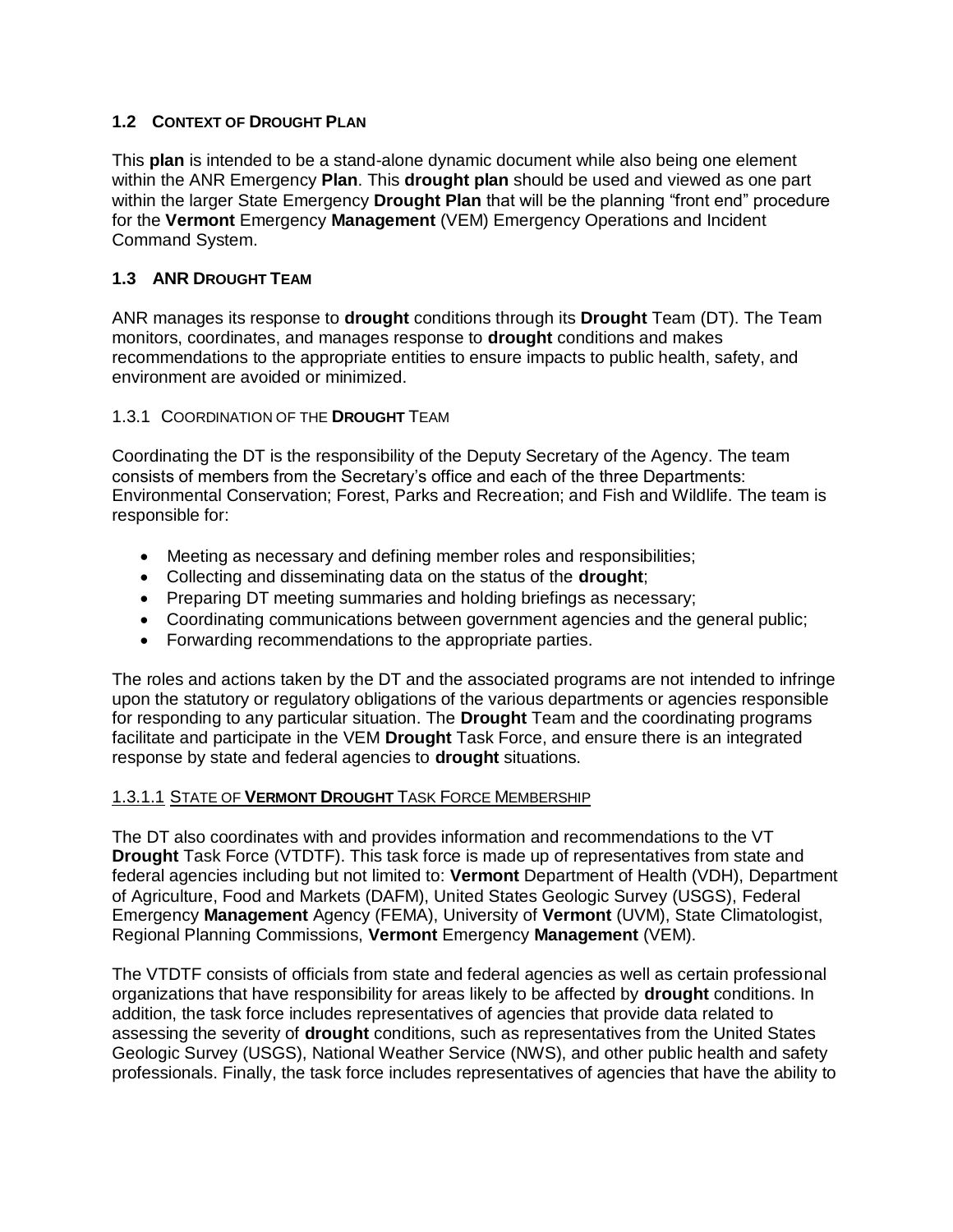participate in responding to **drought** conditions, such as public health officials, public safety officials and the Army Corps of Engineers.

The contact list for the task force is contained in Appendix A. It is the responsibility of the Chair of the Task Force to maintain an up-to-date list of Task Force members, contacts and resources.

## 1.3.1.2 STATE OF **VERMONT DROUGHT** TASK FORCE RESPONSIBILITIES

The role of the Task Force is to facilitate communication, provide the ability to comprehensively assess the situation, and to jointly develop recommendations to respond to **drought** situations. Therefore, the two primary responsibilities of the Task Force are to gather the information necessary to assess the impact of dry conditions and to make recommendations to the Governor or agencies responsible for responding to **drought** or **drought**-related impacts. In the event of a severe **drought**, the Task Force makes recommendations for declaring regional or statewide emergencies and for developing and coordinating implementation of emergency responses. Once the Governor declares a **drought** emergency, the VEM takes the statewide lead using the incident command structure.

# *1.3.1.2.1 MONITORING CONDITIONS*

Monitoring trends and collecting pertinent information are vital to making timely and accurate decisions. Therefore, this **plan** spells out the responsibilities of various programs to provide information that can be used to assess the severity of **drought** conditions and to assess impacts to the public health, economic viability and natural environment of **Vermont**. The specific **drought** indicators under the control of the ANR should be monitored or tracked as ongoing program activities during normal weather conditions. These data should be collected and maintained on a frequent and consistent basis and preferably stored or made available in one location. An internal website location should be created for this purpose with links to other appropriate internal or public websites.

# *1.3.1.2.2 DATA COLLECTION AND REPORTING*

When persistent dry conditions occur, department programs will be asked by the DT to provide specific data and summaries to the DT coordinators. Data provided by the respective programs will be compiled into the "Current Conditions Report", a report summarizing current water resource conditions prepared on a monthly or more frequent basis by the DT for the Secretary and VEM. This report will include groundwater data, surface water data, public drinking water shortage or outage data, and stream flow and lake conditions as well as reports on forest fire hazard and other environmental conditions. The DT will also be responsible for making these data (**drought** indices and other parameters as needed) available to other agencies and the public, as deemed necessary.

A description of the data collection responsibilities for each program is provided in Table 1.

# **1.3.1.2.2.1 Table 1**

#### **INFORMATION COLLECTION RESPONSIBILITIES**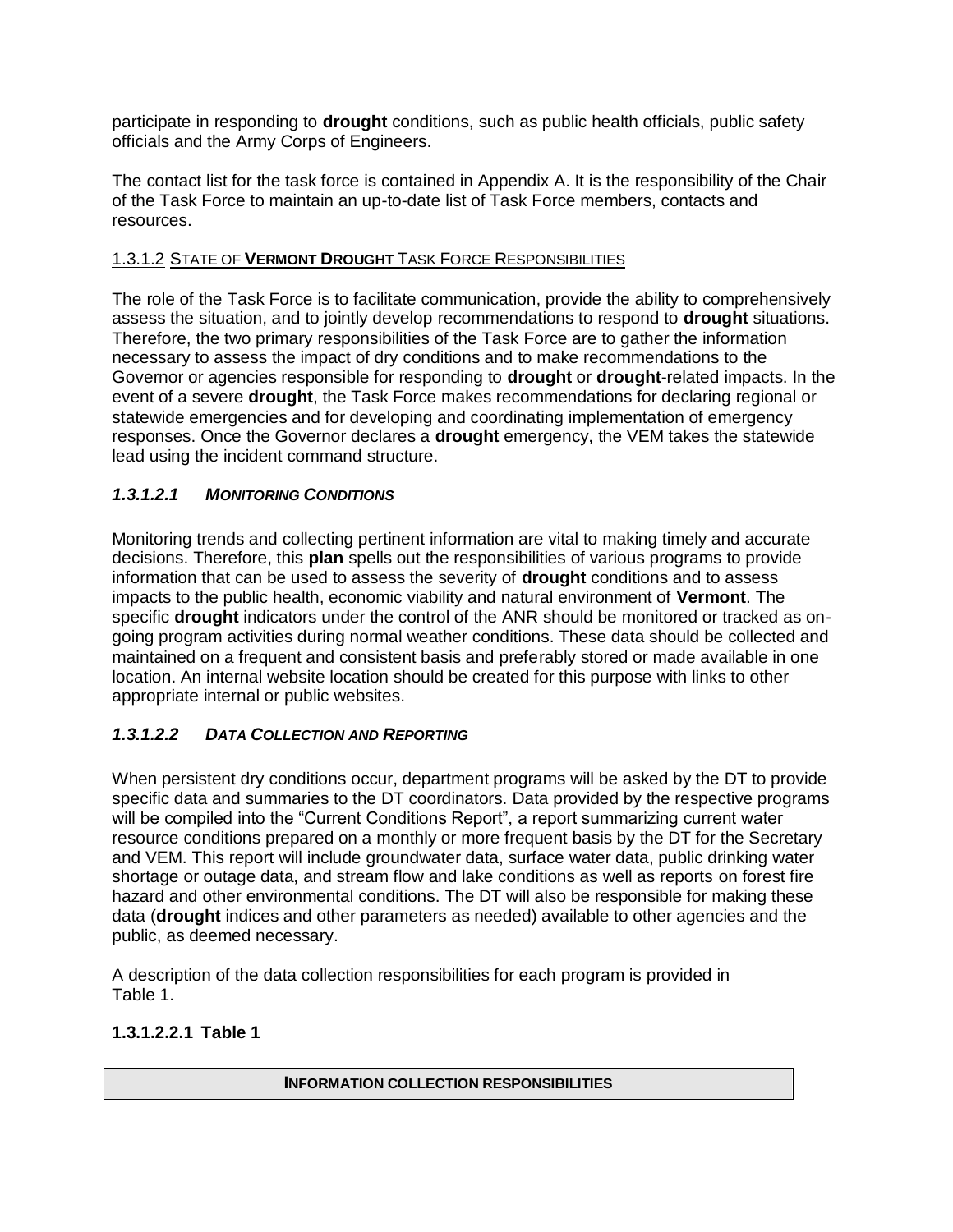| <b>INFORMATION</b>                                                                                                                                 | <b>AGFNCY</b>                                                                   |
|----------------------------------------------------------------------------------------------------------------------------------------------------|---------------------------------------------------------------------------------|
| Summary of state surface water levels and<br>stream flow conditions, wetland impacts.                                                              | DEC Water Quality Division and United<br><b>States Geological Survey (USGS)</b> |
| Summary of groundwater levels                                                                                                                      | DEC Geology Division/Water Supply and<br>United States Geological Survey (USGS) |
| Impacts to ecosystems, flora, and surface<br>water fauna                                                                                           | <b>DEC Water Quality Division</b>                                               |
| List of public community systems on<br>voluntary or mandatory water<br>conservation, shortages, outages, or using<br>emergency sources.            | <b>DEC Water Supply Division</b>                                                |
| Other drinking water quality, water<br>pressure or public health concerns<br>associated with drinking water supplies.                              | <b>DEC Water Supply Division</b>                                                |
| Well Drilling data: number of drought<br>related wells drilled or deepened. Well<br>driller backlog to get to homeowners short<br>or out of water. | <b>DEC Water Supply Division</b>                                                |
| Forest fire conditions and forest health                                                                                                           | <b>FPR Forestry Division</b>                                                    |
| Air quality impact due to forest fires                                                                                                             | <b>DEC Air Pollution Division</b>                                               |
| Impact to fisheries and aquatic biota                                                                                                              | <b>F&amp;W Fisheries Division</b>                                               |
| Other                                                                                                                                              | As Reported                                                                     |

# *1.3.1.2.3 COMMUNICATIONS*

The key component to managing **drought** situations is to ensure clear lines of communication are in place for communicating with the public and decision-makers and that they have accurate information on which to base decisions. Therefore, this **plan** outlines a general communications framework for department programs to follow.

# **1.3.1.2.3.1 Communication within the Agency**

DEC, FPR and F&W will provide data and recommendations to the DT. The DT will brief the Secretary and provide data and recommendations for **drought** response. This will not limit individual divisions or programs from communicating with the regulated parties or the general public with program specific information. The Agency or Department's designated press contact will be the primary vehicles through which information will be made available to the media and to the general public.

# **1.3.1.2.3.2 Communication with the General Public**

Accurate and timely information about the current status of dry conditions and the resultant impacts must be communicated to the public. The Agency should speak with one voice and send a consistent, clear message. The DT is responsible for coordinating with the Secretary in communicating with the general public. The Secretary, in coordination with other Agency heads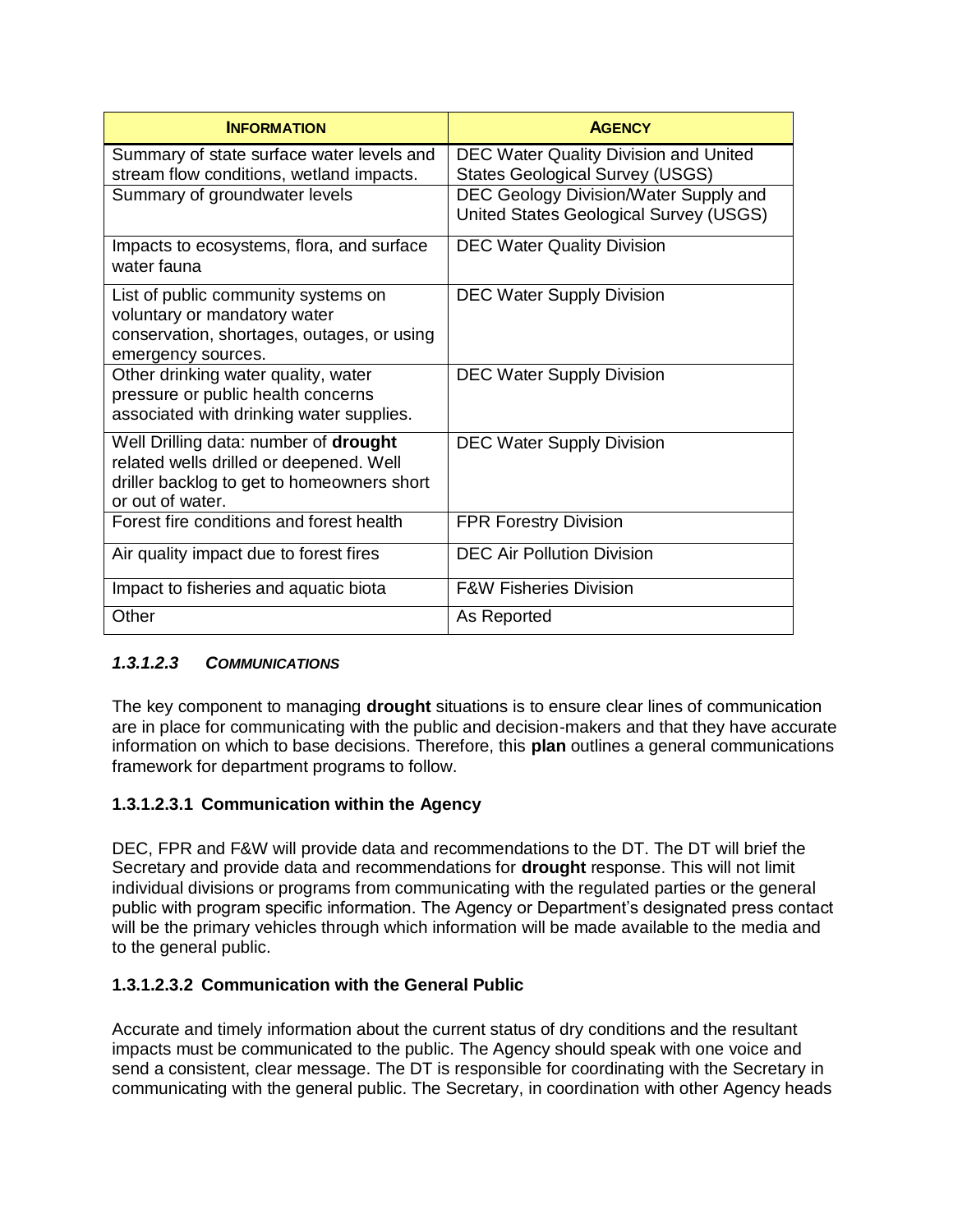as necessary, will apprise the Governor of the situation or communicate specific recommended actions.

If other agencies or groups determine that communication to the general public about dry conditions or **drought** response is necessary, they will coordinate with VEM **Drought** Task Force and other applicable agencies. The agency may communicate directly with the media or public or, as needed, coordinate with other agencies if they are making announcements. Drafts of press releases and other communications to the general public should be shared with VEM Outreach Committee or other agencies before they are released to ensure a consistent message is being communicated.

# **1.4 DROUGHT LEVELS**

Unlike other short-term hazard situations, a **drought** may persist for months to years and the severity may change over time. This presents the opportunity to develop and implement appropriate measures as the situation evolves. Table 2 presents a set of **drought** indices that can be used together or separately to make a determination of the severity of the **drought**. The indices are generally scientifically derived measures or indicators of specific aspects of the type of **drought** in effect: meteorological, agricultural or hydrologic. Each indicator has criteria or thresholds which when exceeded correspond to a higher **drought** level. A program staff person will be chosen to evaluate each specific indicator and to determine the associated **drought** level when the criteria are met (e.g. Brent Teillon, FPR for Wildland Fire). Each indicator's **drought** level will be reported to the DT and the VEM **Drought** Task Force Technical Committee. The DT will then provide the Secretary of the Agency with a list of recommended actions based on the **drought** level.

# 1.4.1 COUNTY-BASED APPROACH

Though **Vermont** encompasses a small geographic area, the state has distinct regions that can experience significantly different weather patterns and react differently to the amount of precipitation they receive. Therefore, assessments of **drought** conditions by the DT may be undertaken on a regional or a statewide assessment basis.

The State can be roughly divided into three regions: the Lake Champlain Valley, the Northeast and Southeast. Because **drought** conditions may vary due to precipitation patterns, these regions may be adjusted based on the conditions in any particular **drought** situation. The State can also be divided up by hydrologic regime (i.e. watershed) or by the five regions used by FPR for fire hazard. Division by hydrologic region may be problematic since a watershed boundary may lie within a single town or cover several towns. These regions also vary in population, density, water demand, topography, and runoff characteristics. Because of these different characteristics, different responses may be needed.

The Agency will use a county approach to allow customized **drought** actions and conservation measures to be applied to the particular situation and maximize involvement and mitigation at the town and local government level.

# 1.4.2 **DROUGHT** LEVELS

This **Plan** outlines five general levels related to **drought** conditions:

Normal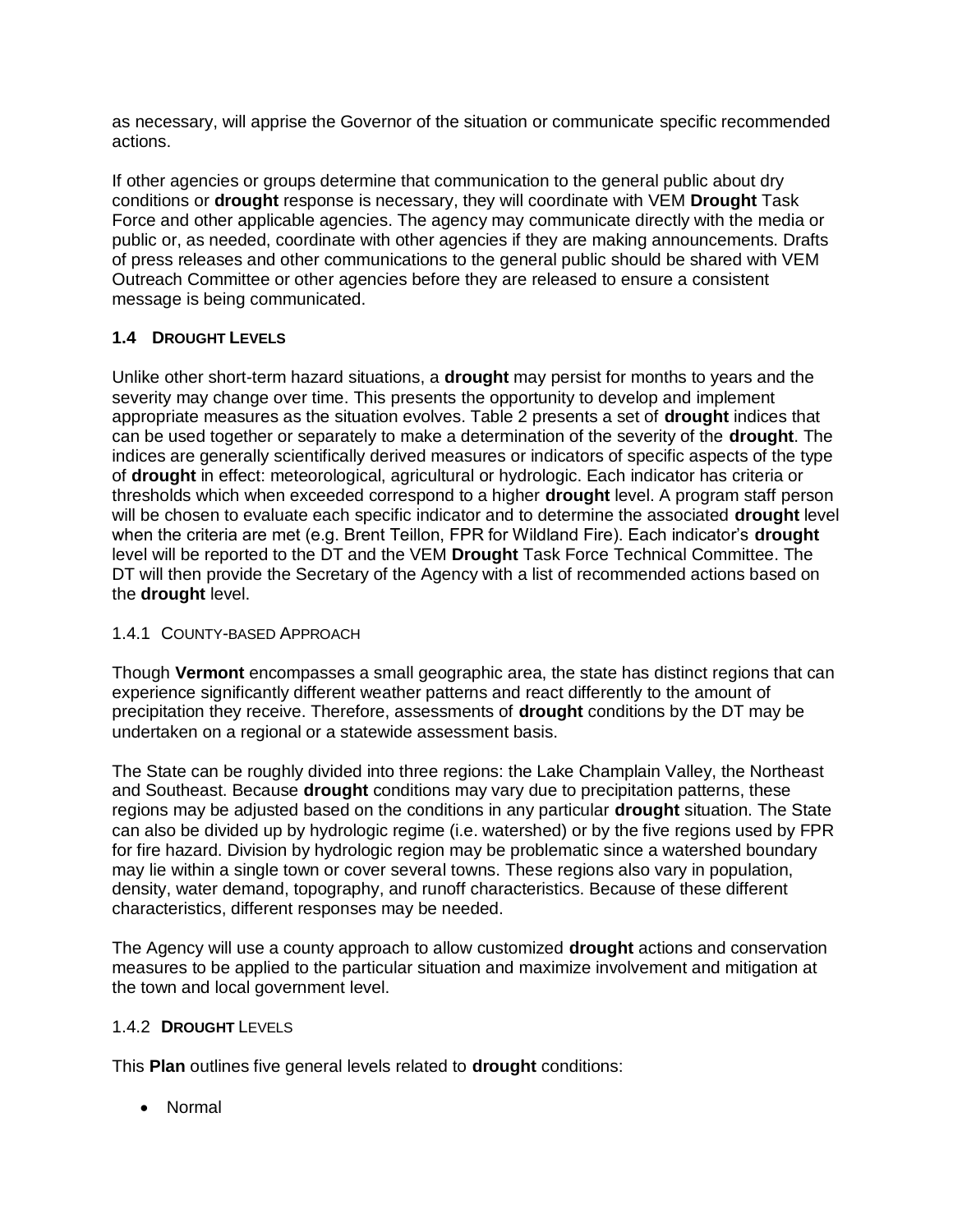- Advisory
- Watch
- Warning
- Emergency

The levels provide a consistent terminology and a basic framework from which to take actions to assess, communicate, and respond to **drought** conditions. They begin with a normal situation where data are routinely collected and distributed and proactive education is provided, move to heightened vigilance with increased data collection, voluntary water conservation notices issued during an advisory, to increased assessment and more stringent water conservation measures taken or proscribed during a watch. Water restrictions might be appropriate at the advisory or watch stage, depending on the capacity of each individual water supply system or fire hazard. A warning level indicates a severe situation; mandatory water restrictions or bans on open burning may be instituted anticipating that a **drought** emergency declaration may be necessary. A **drought** emergency may be declared by the Governor based on recommendation from the VEM **Drought** Task Force and may require mandatory water restrictions or use of emergency supplies and personnel as necessary. Under a **drought** emergency, the VEM has the lead role using the Incident Command Structure.

The **drought** levels specified in this document relate to a general **plan** of action to coordinate statewide response to **drought** situations. However, numerous individual agencies have particular responsibilities for implementing on an ongoing basis. In addition, individual communities have a range of actions they can take to manage their systems during droughts. These actions are taken based on local assessment of local conditions and may not progress through the same levels outlined above.

## 1.4.3 **DROUGHT** SEVERITY INDICES

A **Drought** can have a range of impacts; as a result, a number of **drought** indices are available to assess the various affects. The ANR will use a multi-index system. An index may be used alone or in conjunction with other indices to determine the severity of a given **drought**. See Table 2.

## 1.4.3.1 **DROUGHT** ASSESSMENT

In order for the State of **Vermont Drought** Task Force and ANR **Drought** Team to assess the severity of a **drought**, five levels of **drought** have been identified. The levels are Normal, Advisory, Watch, Warning, and Emergency. There are numerous quantitative and qualitative measures of **drought** severity. Several programs within the Agency collect **drought**-related data. The four quantitative indices ANR uses are: Wildland Fire, Public Water Systems, Surface Water and Groundwater. Three important qualitative areas are also described but lack discrete measurable characteristics. A detailed description of each index is provided below. The four ANR indices can also be used within an expanded set of **drought** indices maintained and evaluated by the State Climatologist, DAFM, USGS and others.

Each index is divided into five sections matching the **Drought** Levels. Each section provides the criteria or threshold that needs to be met for that specific **Drought** Level for that specific index. The division responsible for their particular index will determine the corresponding **Drought** level for that index either on a statewide, county or more specific area. Due to variability of **drought** conditions and the indices themselves, each index stands alone (i.e. National Fire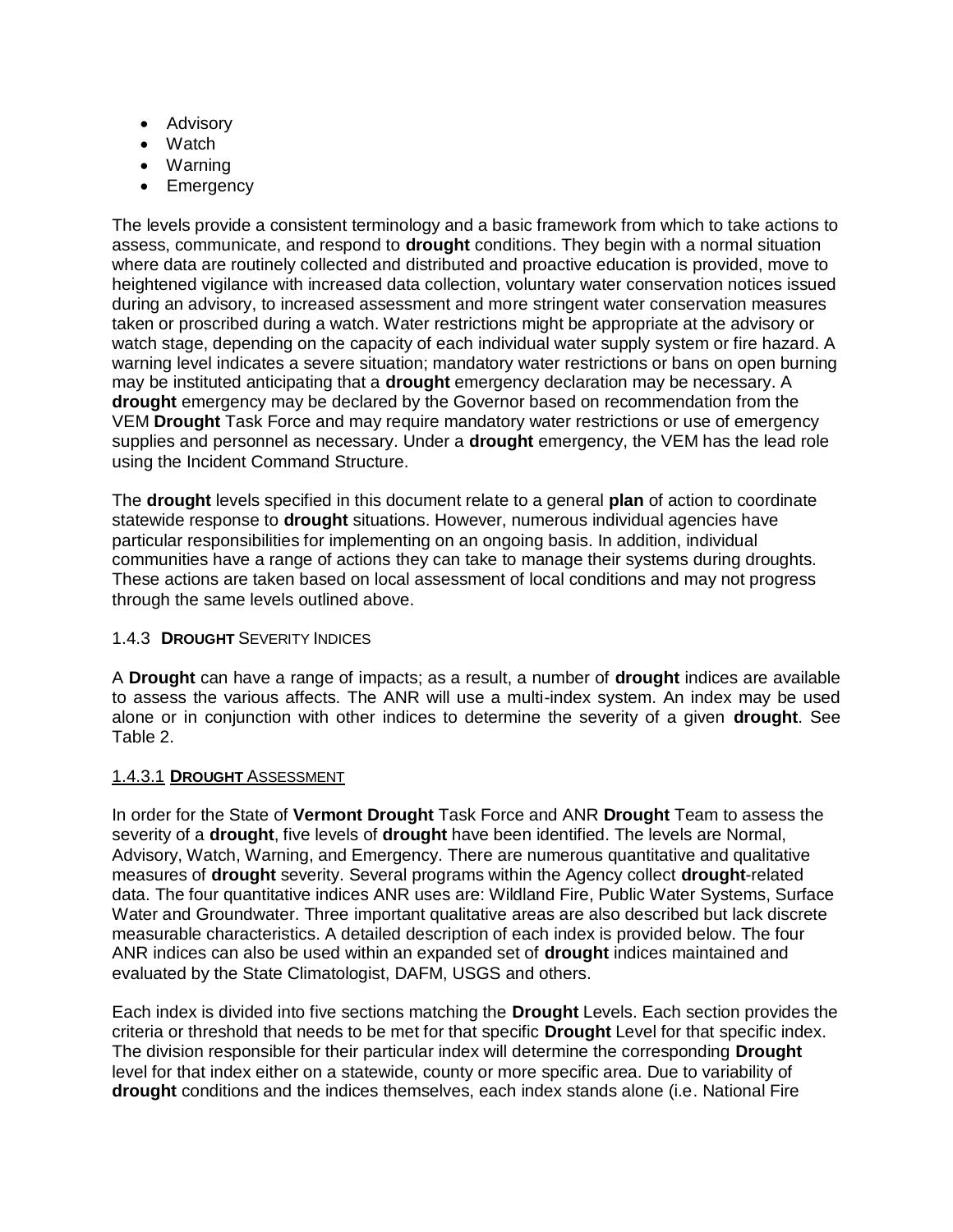Danger Rating may be low but Groundwater monthly mean may be at Warning level). However, some or all the indices may be taken together, combined with other indices, and/or weighted to provide an overall **Drought** Level. The **Drought** level determinations may be made on a monthly or more frequent basis and will be reported to the Secretary, the **Drought** Team, VEM, other parties and posted to websites as necessary. **Drought** levels may be determined on a county or statewide basis

## 1.4.3.2 **DROUGHT** INDICES

**Wildland Fire Potential**: National Fire Danger Rating System (NFDRS) fire danger rating is a numeric scaling of the potential over a large area for fires to ignite, spread, and require fire suppression action. Local observations at five statewide stations (St. Johnsbury, Essex, Elmore, Danby, Marlboro) are factored in with weather conditions and other inputs to provide six components: Spread, Burning Index, Energy Release, Ignition, Fire Load Index and Adjective Class. This is a short-term index, which is determined daily and can change daily. The fire hazard is available from the FPR. WEBSITE URL: and

**Public Water Supply Status**: An assessment of the status of public water supply (PWS) sources and private homeowner water supplies (anecdotal). A list of Public Community Water Systems (PCWS) experiencing water shortages, outages or using emergency sources is available from the DEC Water Supply Division (WSD). The list of public water systems includes a description of the source type (e.g. bedrock wells, springs, infiltration galleries), date action taken and status (e.g. voluntary conservation, use of emergency source, pump failure). Systems with **drought** related shortages or outages are noted separately from systems with shortages or outages due to seasonally limited yield, well bore collapse, increased system demand, leaks, etc. Thresholds are a percentage of the 380 +/- PCWS impacted. As needed, Non-Transient (about 200) and Transient water systems (about 600) can be contacted and percentages calculated for them. WSD contacts with homeowners and the well drilling community provide anecdotal information of **drought** impact. (WSD) WEBSITE URL:

**NOTE**: Water shortage is defined as a source that is intermittently (daily or seasonally) able to meet the system demand.

. Groundwater Levels: A measure of percentage of groundwater wells and length of time water levels (monthly mean) are within the lowest quartile (lowest 25% of total number of values over the period of record of the measurement). Groundwater level maps showing areas of above normal, normal and below normal are provided monthly by the USGS in conjunction with the WSD and Geology Division. This reflects shallow groundwater levels since only 13 sand and gravel monitoring wells are available. This measure doesn't reflect the status of deeper, more consolidated overburden or bedrock well water levels in the state. (USGS/GD) WEBSITE URL:

**Surface Water**: A drought level determination is based on the number of consecutive months surface water levels monthly means are within the lowest quartile (lowest 25% of total number of values over the period of record of the measurement). Data is collected from more than 48 gauging stations. Surface water condition maps showing areas of above normal, normal and below normal are provided monthly by the USGS and the Water Quality Division. The USGS website has real-time data display. (USGS/WQD) WEBSITE URL:

## 1.4.3.3 QUALITATIVE INDICATORS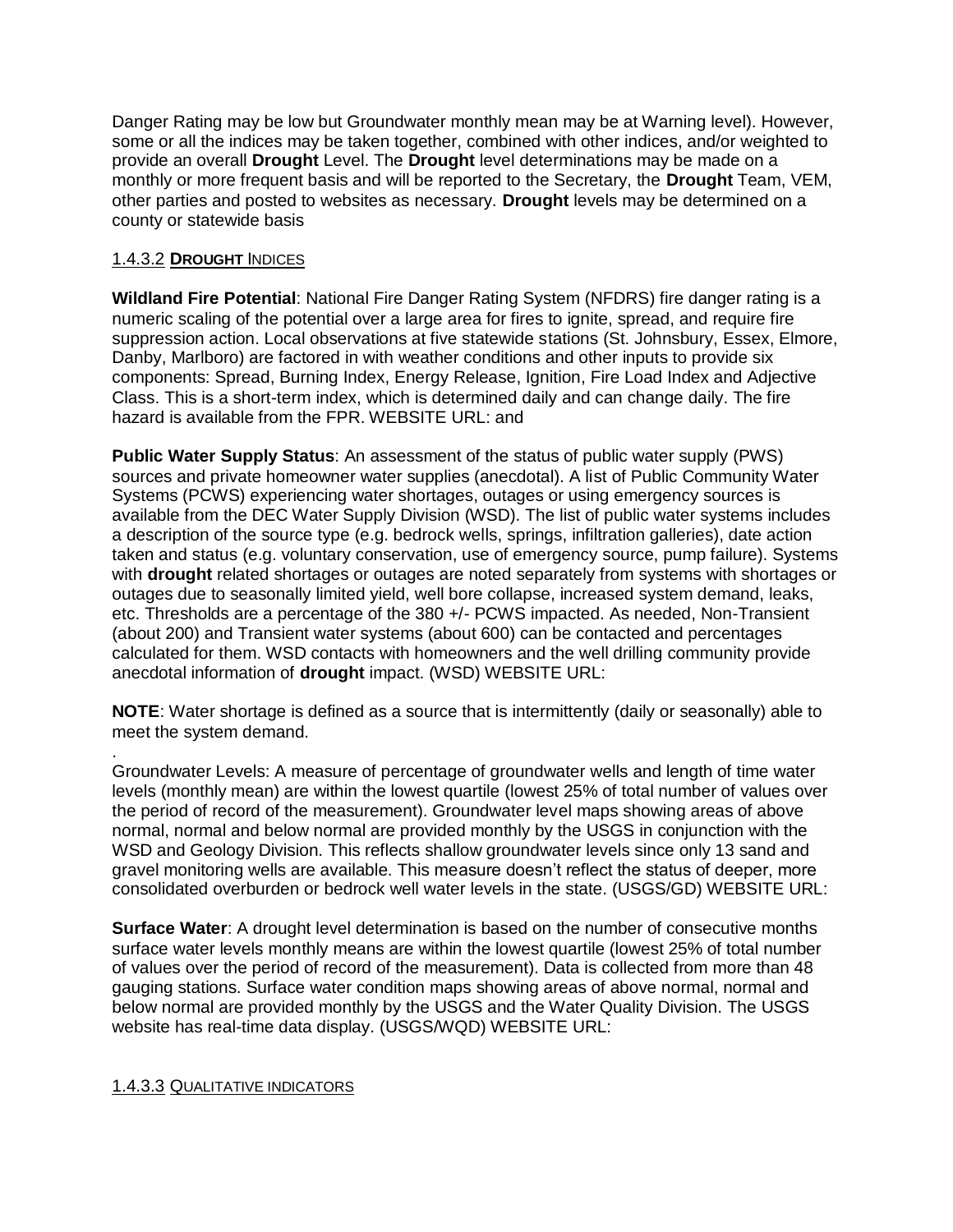There are several important areas or issues that may be affected by drought but are not easily quantified. A determination of impact to these resources may be made using some of the indicators listed above or provided by other programs.

**Agricultural Indicators**: An assessment of the status of crops or plants such as apples, corn and Christmas trees as they reflect the impact of the drought – county by county; available from USDA, DAFM, Farm Service and UVM Extension Service. WEBSITE URL:

### 1.4.3.4 FOREST HEALTH INDICATORS

Forests are comprised of more than just trees. The bedrock geology, native plants and animals, streams and air are all important parts of forests. The components that make up a forest ecosystem are all interrelated and effect one another. Keeping track of forest health involves assessing a variety of indicators.

Forest health indicators are elements of the ecosystem that can be measured and used to estimate the condition of ecological resources, the amount of stress in the environment, the biological exposure to that stress, and/or the amount of change that has occurred over a period of time.

Trees are an obvious and important indicator of forest health. A wide range of observations and measures are made on trees and tree stands on plots statewide and tracked over time to assess forest condition. The Vermont Monitoring Cooperative has tree health study sites on Mount Mansfield and in the Lye Brook Wilderness. Tree health monitoring includes: condition of tree crown, transparency, presence of life-threatening damage from insects, diseases, weather or other factors and observation of trends in seasonal bud and leaf development including fall coloration.

#### 1.4.3.5 FISH AND WILDLIFE INDICATORS

The effect of drought on fish and wildlife is difficult to measure but can be significant. Terrestrial or aquatic species are poor indicators of drought. The severity of the other drought indicators would be extreme by the time measurable or large scale effects are seen in wildlife. Low surface water levels, water withdrawals, sudden flow releases or releases of waters of different temperature can all have significant impacts to aquatic biota. Low water levels and forest fires (greater potential due to dry conditions) will increase stress on or destroy terrestrial habitats and wildlife.

APPENDIX 3F - AGENCY OF NATURAL RESOURCES DROUGHT MANAGEMENT PLAN | Page 1 | 04/30/05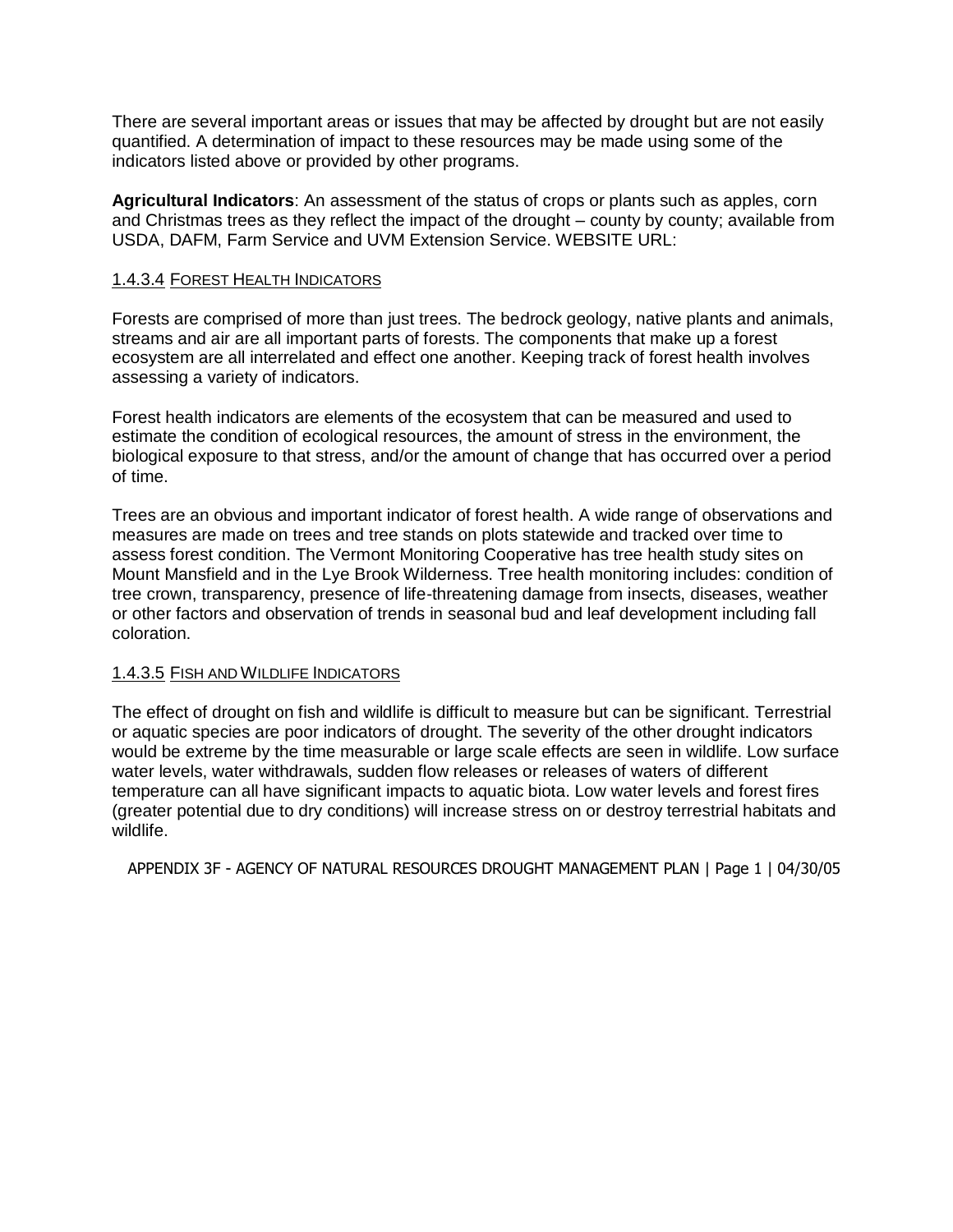## 1.4.3.6 TABLE 2 DROUGHT INDICES

| <b>DROUGHT INDICES</b>         |                                                                     |                                                                                                     |                                                                                                                                      |                                                                                                                       |
|--------------------------------|---------------------------------------------------------------------|-----------------------------------------------------------------------------------------------------|--------------------------------------------------------------------------------------------------------------------------------------|-----------------------------------------------------------------------------------------------------------------------|
| <b>DROUGHT</b><br><b>LEVEL</b> | <b>WILDLAND</b><br><b>FIRE</b><br><b>POTENTIAL</b><br><b>NFDRS*</b> | <b>GROUNDWATER ***</b>                                                                              | <b>PUBLIC WATER</b><br><b>SUPPLIES AND</b><br><b>PUBLIC COMMUNITY</b><br><b>WS</b>                                                   | <b>SURFACE WATER</b>                                                                                                  |
| Normal                         | Low                                                                 | 35% of wells are<br>within the lowest<br>quartile for 2<br>consecutive months<br>or less **         | Less than 1% of<br><b>Public Community</b><br>Water Supplies on<br>shortage or outage<br>list. Domestic<br>replacement wells<br>list | The monthly mean<br>is within the lowest<br>quartile for 2<br>consecutive months<br>or less **                        |
| Advisory                       | Moderate                                                            | 35% of wells are<br>within the lowest<br>quartile for 3<br>consecutive months<br>$***$              | 1-2% PCWS short<br>or out of water.                                                                                                  | The monthly mean<br>is within the lowest<br>quartile for 3<br>consecutive months<br>$***$                             |
| Watch                          | High                                                                | 35% of wells are<br>within the lowest<br>quartile for 4-5<br>consecutive months<br>$***$            | 3-5 % PCWS short<br>or out of water.<br>NTNC and TNC %                                                                               | The monthly mean<br>is within the lowest<br>quartile for at least<br>5 out of 6<br>consecutive months<br>$***$        |
| Warning                        | Very High                                                           | 35% of are within<br>the lowest quartile<br>for 6-7 consecutive<br>months **                        | 6-8 % PCWS short<br>or out of water.<br>NTNC and TNC %                                                                               | The monthly mean<br>is within the lowest<br>quartile for at least<br>6 out of 7<br>consecutive months<br>$\star\star$ |
| Emergency                      | Extremely<br>High                                                   | 35% or more of<br>wells are within the<br>lowest quartile for 8<br>or more consecutive<br>months ** | 9 % or greater<br>PCWS short or out<br>of water.<br>NTNC and TNC %                                                                   | The monthly mean<br>is within the lowest<br>quartile for at least<br>7 out of 8<br>consecutive months<br>$***$        |

Data Source = FPR GD/ USGS WSD WQD/USGS Abbreviations: NFDRS = National Fire Danger Rating System; FPR = Forest, Parks and Recreation; GD = Geology Division; USGS = United States Geological Survey; WQD = Water Quality Division; WSD = Water Supply Division.

**NOTE**: Data Source shown at bottom of table reflects the program that manages or measures the index above.

\*The Fire Danger level is calculated daily and subject to frequent change. \*\* Quartile is 25% of the total number of values over the period of record for the measurement. \*\*\* Doesn't account for deeper overburden or bedrock sources.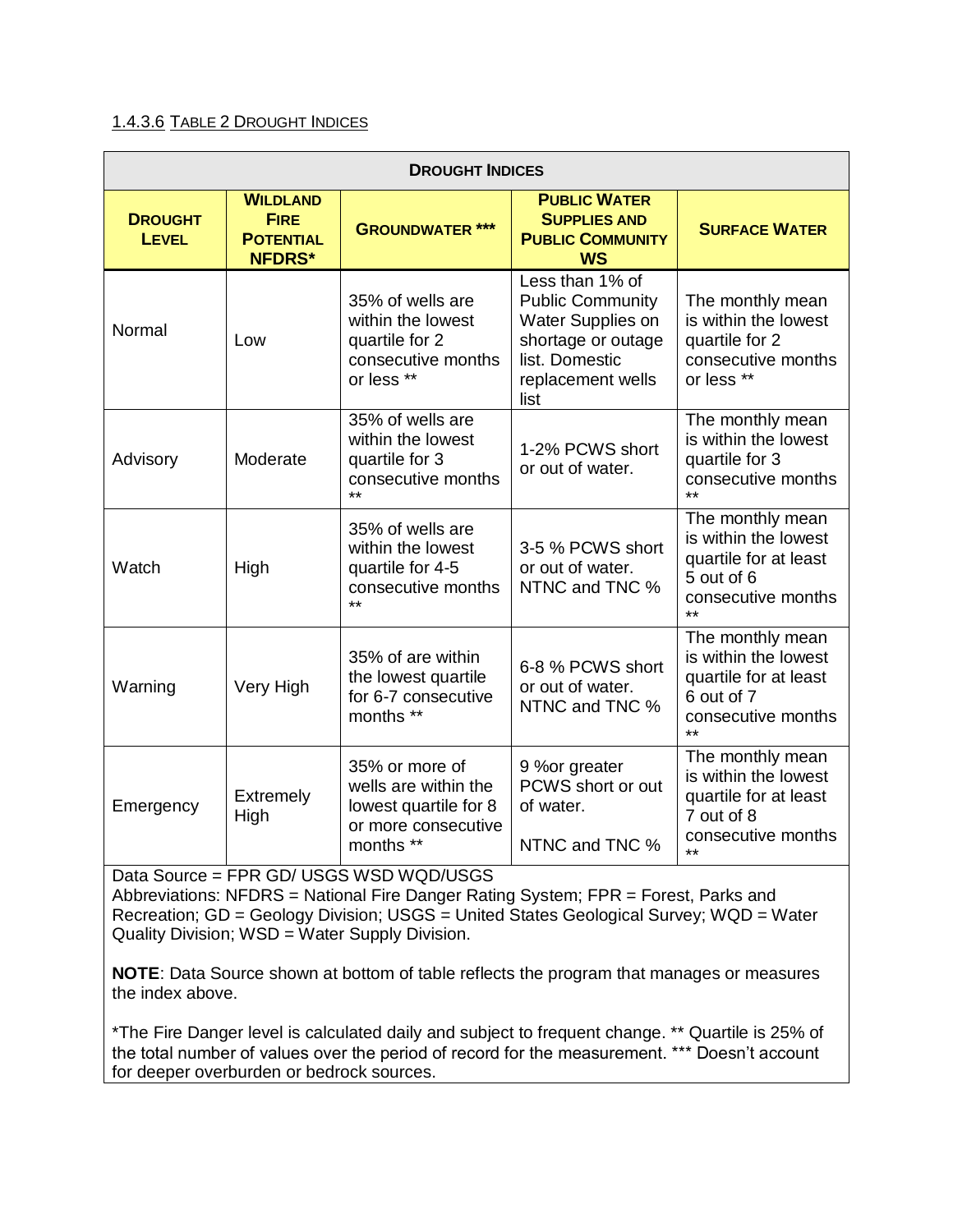APPENDIX 3F - AGENCY OF NATURAL RESOURCES DROUGHT MANAGEMENT PLAN | Page 10 | 04/30/05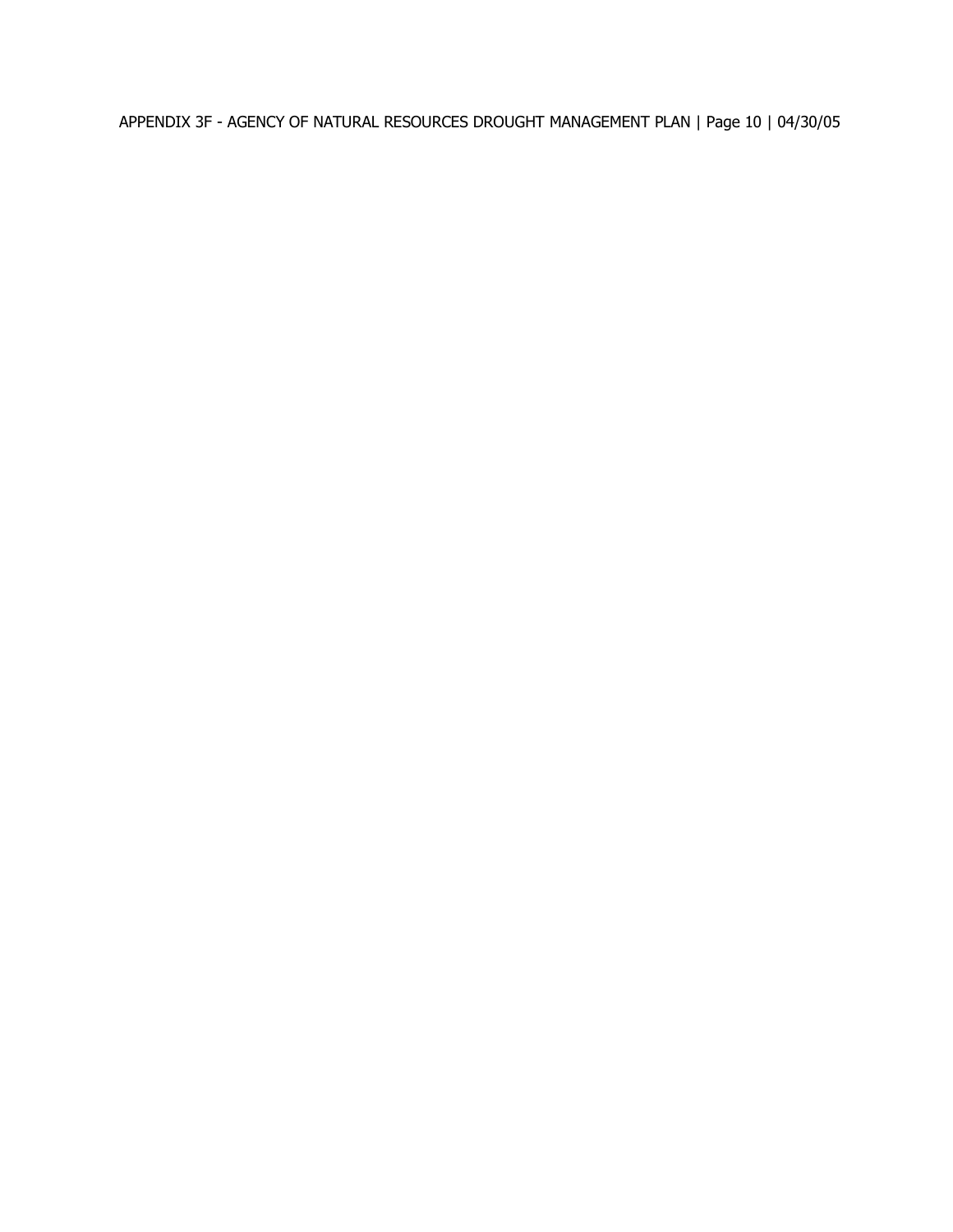#### **STATE OF VERMONT EMERGENCY OPERATIONS PLAN April 30, 2005 (Final Draft)**

### 1.4.3.7 DETERMINATION OF THE END OF A DROUGHT

Determinations of the end of a drought or to reduce the drought level will focus on the drought indicators reflective of meteorological and hydrological drought: precipitation related indices and groundwater and surface water levels. These indices represent the greatest long-term impact through stream flow, water supply, reservoir levels, soil moisture and potential for forest fires. Precipitation is a key factor because it is the overall cause of improving conditions. Groundwater levels respond slowly to improving conditions so they are a good indicator of a long-term recovery to normal conditions.

A given drought level can change in one of three ways after the first month it has been reached. If conditions reach the criteria for the next drought level, the severity will be increased. If conditions persist but do not reach the next level, the drought action level will be held constant. If conditions improve, the severity can be reduced based on either site-specific information or on progress toward returning to normal.

The indices in Table 2 will be used to determine the drought level. The individual indices may each change at varying rates and times due to climatological and hydrological factors. A drought has ended once the hydrological factors (Groundwater, Surface Water and Public Water Supplies) have returned to normal status as determined by the division indicator lead, relayed to the ANR Drought Team in consultation with VEM Drought Task Force Technical Committee. The DT members should communicate this information to their target audiences, as described in Section 4. This message should not only include an update on the current conditions, but should communicate the need for general conservation measures and emergency planning as part of good water resource management practice.

#### 1.4.3.8 PLAN REASSESSMENT

Once a drought has ended, the DT will undertake an evaluation of how well this plan was structured and implemented. Positive and negative events and actions should be listed, evaluated and used to refine this plan for future use. A summary report should be attached to the revised plan as an addendum. The report should quantify the "costs" incurred dealing with the drought impacts. The breakdown may include: equipment used or purchased; damage to crops, ecosystems, the public; agency staff time and expense; debt burden or free services provided by well drillers, water operators, public health officials, etc.

#### 1.4.3.9 DROUGHT LEVEL DECISIONS

Many parties are involved in decision making before, during and after a drought. This ANR Drought Plan is just one part of the Agency, State and regional process. Using the Drought Indices, Table 2, a general framework or hierarchy has been developed to clarify the role of the ANR within the larger state and local government. During normal and advisory drought levels, programs within each ANR department along with other state agencies, collect and maintain their specific data on the state of the environment or public health. At the advisory level, the ANR Drought Team and the VEM Drought Task Force would convene and coordinate data gathering, analysis and dissemination. Data are shared or made available as needed. At the advisory level, the VEMDTF technical committee would evaluate the "Current Conditions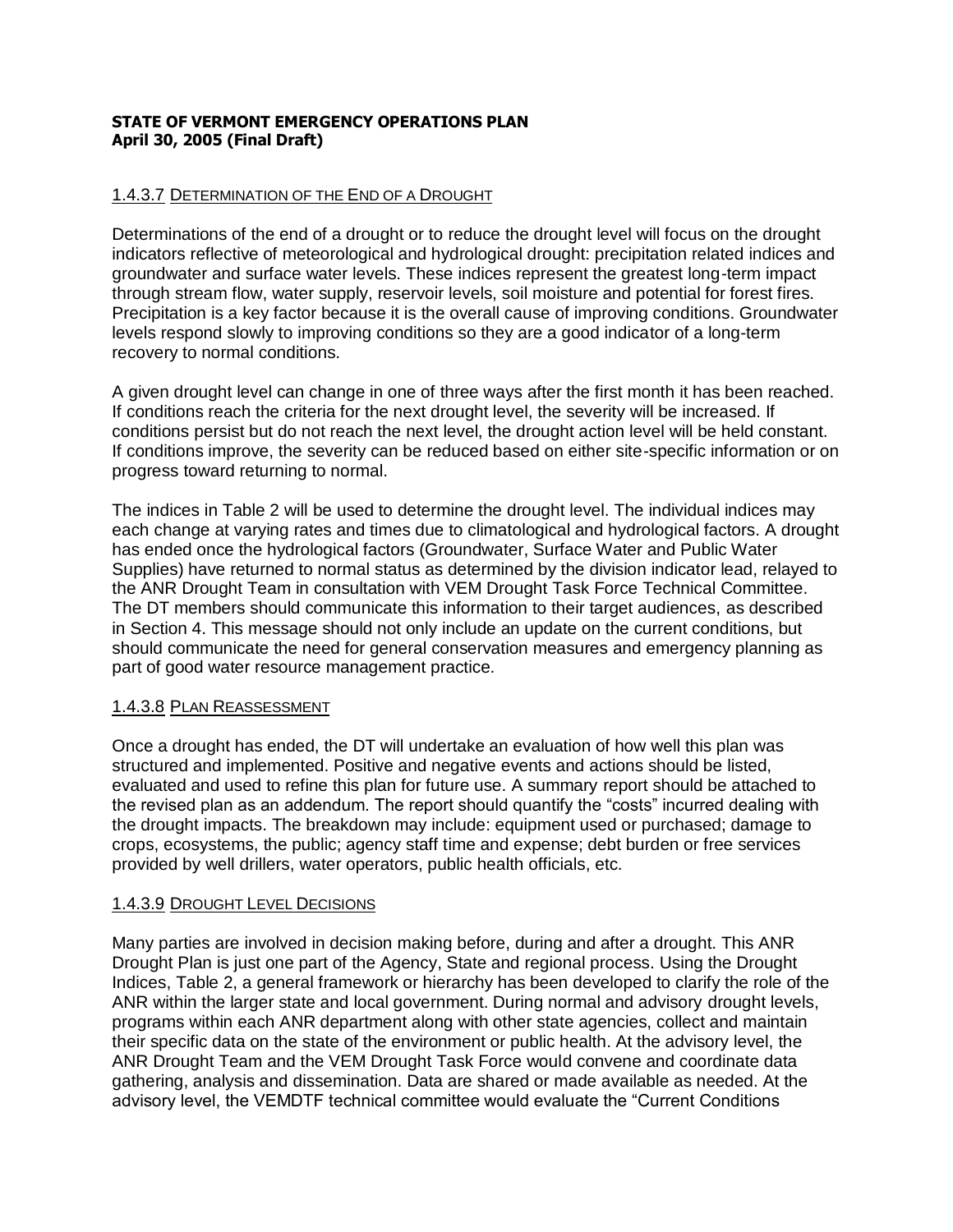Report" from the various programs and all the drought indices to determine the overall statewide drought level up to and including emergency (and back down to normal level). During a drought watch or warning the VEMDTF would take on an increasing level of coordination and at warning level would be the lead contact group. The VEMDTF technical committee, in coordination with other agency heads and stakeholders, would make the recommendation to the Governor to declare a drought emergency (either state-wide or by county) if the severity of the drought warranted it. Once the declaration has been made, the Governor and VEM assume all leadership for drought activities and implement the Incident Command System. A lessening of severity would step backward down the drought levels.

## 1.4.3.10 ANR DROUGHT RESPONSE

## *1.4.3.10.1 ANR DROUGHT RECOMMENDED ACTIONS*

Table 3 outlines the Drought Level and the corresponding actions each division or program responsible for a drought index would recommend to the Secretary and other parties given the severity of the situation. It is anticipated that drought responses will be directed to regions of the state based on the county or regional assessment of Drought Levels. The table begins with general information collection and sharing of that information under normal or drought advisory conditions up to preparation for and declaration of an emergency situation by the Governor.

The recommended actions in Table 3 provide a general outline to be taken by ANR and various agencies as dry conditions persist and the drought develops. Agency and Department level recommended coordination, internally and with other agencies, is presented in the first of the four sections within Table 3. The later three sections are program specific recommended actions. These actions are not intended to limit or inhibit the discretion of the agencies as they undertake program activities. Also, as discussed further in Section 7 on drought indices, some program actions may be triggered for a particular drought index, separate from the other drought indices.

| <b>GENERAL ANR COORDINATION AND DROUGHT RECOMMENDED ACTIONS</b> |                                                                                                                                                                                                                                                                                                                                                                                     |  |  |
|-----------------------------------------------------------------|-------------------------------------------------------------------------------------------------------------------------------------------------------------------------------------------------------------------------------------------------------------------------------------------------------------------------------------------------------------------------------------|--|--|
| <b>DROUGHT LEVEL</b>                                            | <b>RECOMMENDED RESPONSE/ACTIONS</b>                                                                                                                                                                                                                                                                                                                                                 |  |  |
| <b>Normal Conditions</b>                                        | • WSD, WQD, Geology Division, FPR collect basic<br>weather, fire hazard, hydrological and public water<br>supply data and produces monthly "Current<br>Conditions" report – sent to Secretary if requested or<br>located on websites(s).<br>WSD encourages communities to fix leaks and<br>$\bullet$<br>conserve water during normal and drought related<br>events.                 |  |  |
| Drought Advisory                                                | • DT convenes, evaluates and distributes monthly<br>summary of drought conditions "Current Conditions"<br>Report" to Secretary and VEMDTF.<br>• VEM contacts members of DT and calls to host a<br>meeting of the VEMDTF.<br>WSD communicates with public water systems and<br>$\bullet$<br>well drillers about dry conditions.<br>DT or specific programs develop and issue general |  |  |

# **1.4.3.10.1.1 Table 3: ANR Drought-Related Recommended Actions**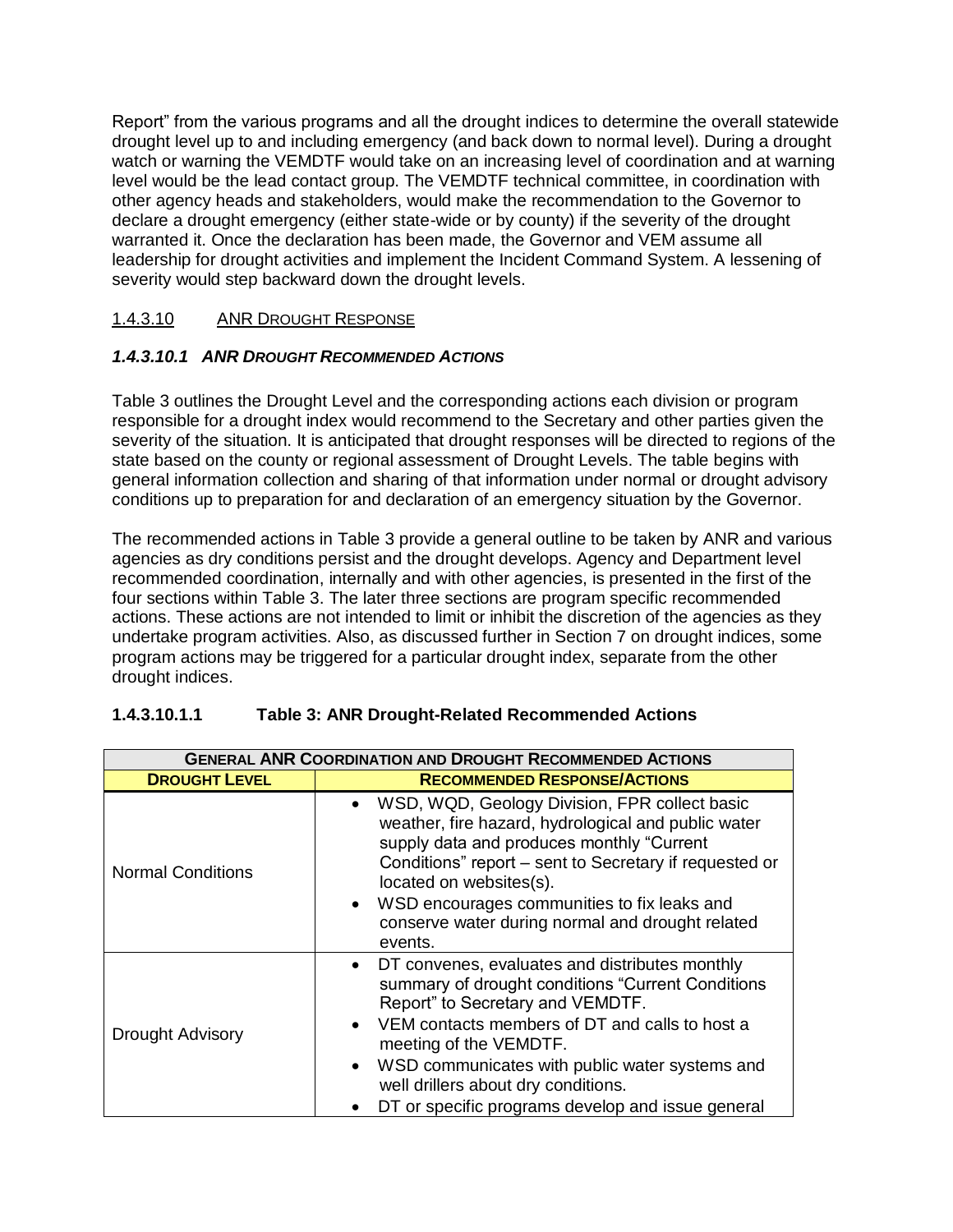| <b>GENERAL ANR COORDINATION AND DROUGHT RECOMMENDED ACTIONS</b> |                                                                                                                                                                                                                                                                                                                                                                                                                                                                                                                                                                                                                                                                                                                                                                                                                                                                                                                                                                                          |  |  |
|-----------------------------------------------------------------|------------------------------------------------------------------------------------------------------------------------------------------------------------------------------------------------------------------------------------------------------------------------------------------------------------------------------------------------------------------------------------------------------------------------------------------------------------------------------------------------------------------------------------------------------------------------------------------------------------------------------------------------------------------------------------------------------------------------------------------------------------------------------------------------------------------------------------------------------------------------------------------------------------------------------------------------------------------------------------------|--|--|
| <b>DROUGHT LEVEL</b>                                            | <b>RECOMMENDED RESPONSE/ACTIONS</b>                                                                                                                                                                                                                                                                                                                                                                                                                                                                                                                                                                                                                                                                                                                                                                                                                                                                                                                                                      |  |  |
|                                                                 | press announcements as necessary.<br>WSD, F&W, FPR, WQD, GD, USGS, DAFM, VDH<br>and others coordinate on a regular basis to exchange<br>information regarding the status of, fisheries, forest<br>fire hazard, wildlife and agriculture impacts and<br>status of drinking water supplies.<br>ANR programs expand data collection and<br>$\bullet$<br>monitoring.                                                                                                                                                                                                                                                                                                                                                                                                                                                                                                                                                                                                                         |  |  |
| Drought Watch                                                   | Intensified monitoring and appraisal of drought<br>$\bullet$<br>situation through information gathering of state<br>agencies, coordinated through DT and VEMDTF<br>committees.<br>WSD offers technical assistance to communities on<br>$\bullet$<br>managing systems during dry conditions, including<br>assistance on use of emergency connections,<br>supplies, water conservation, leak detection and<br>disinfection.<br>DT ensures towns know how to request a water<br>٠<br>buffaloes, tankers, haulers and guidelines for use.<br>WQD, FPR, WSD, USGS, DAFM provide more<br>$\bullet$<br>detailed assessment of environmental/agricultural<br>impacts of worsening conditions.<br>DT and Secretary undertake public outreach<br>$\bullet$<br>regarding current conditions and water conservation<br>measures.<br>DT and Secretary's office centralize drought related<br>$\bullet$<br>data and information (website).<br>VEMDTF and DT increase contact and planning<br>$\bullet$ |  |  |
| Drought Warning                                                 | efforts with state and federal agencies.<br>VEMDTF and DT implement measures to reduce<br>$\bullet$<br>water use and protect public health, economic and<br>environmental interests, promote public information,<br>technical assistance, leak detection and water<br>conservation.<br>VEMDTF implement press strategy to keep media<br>and public informed about the situation (i.e. VEM<br>website, Public Service Announcements).<br>DT and WSD collect information on availability and<br>$\bullet$<br>use of emergency sources of water.<br>WSD, DAFM and VDH work closely with local<br>$\bullet$<br>governments to assess public health and livestock<br>threats and take actions as needed.<br><b>VEMDTF Outreach Committee contacts and</b><br>$\bullet$<br>coordinates with New England states and New York<br>to alleviate drought impacts.<br>VEMDTF Outreach Committee prepares Governor<br>declaration of a drought emergency and                                          |  |  |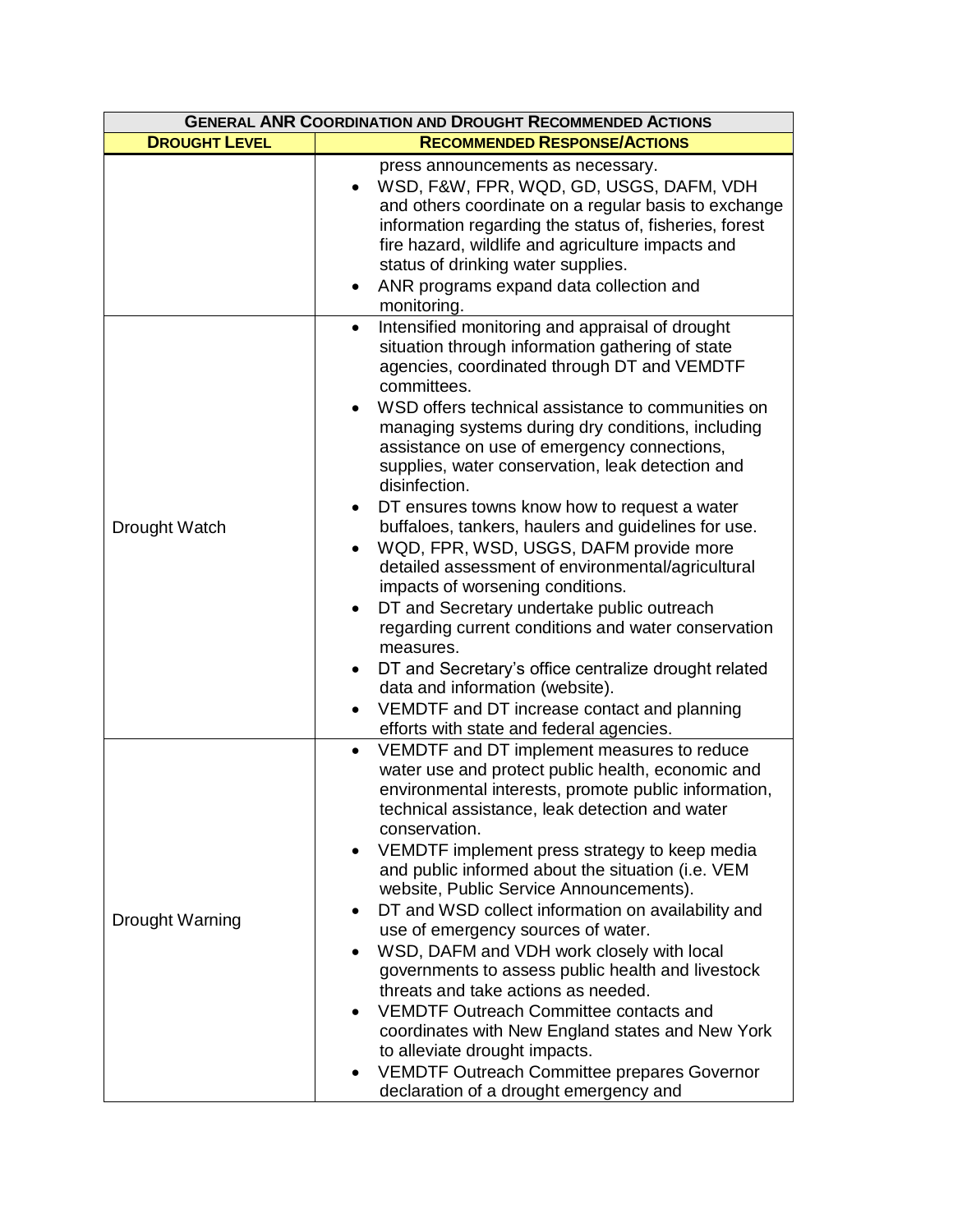| <b>GENERAL ANR COORDINATION AND DROUGHT RECOMMENDED ACTIONS</b>                                        |                                                                                                                                                                                                                                                                                                                                                                                                                                                               |  |
|--------------------------------------------------------------------------------------------------------|---------------------------------------------------------------------------------------------------------------------------------------------------------------------------------------------------------------------------------------------------------------------------------------------------------------------------------------------------------------------------------------------------------------------------------------------------------------|--|
| <b>DROUGHT LEVEL</b>                                                                                   | <b>RECOMMENDED RESPONSE/ACTIONS</b>                                                                                                                                                                                                                                                                                                                                                                                                                           |  |
|                                                                                                        | recommendations to Governor on communications<br>strategy.<br>• VEMDTF Financial Committee develops<br>recommendations for special legislation and begins<br>process to utilize appropriate federal assistance<br>options.                                                                                                                                                                                                                                    |  |
| <b>Drought Emergency</b><br>Governor and VEM have<br>lead role under Incident<br><b>Command System</b> | • VEM finalizes Governor declaration of drought<br>emergency to utilize state emergency authorities and<br>powers to restrict water uses and implement<br>measures to provide emergency water supplies.<br>• VEMDTF continues to coordinate response of state,<br>local and federal agencies and determines end of<br>drought.<br>Governor secures emergency funding and/or<br>$\bullet$<br>legislation.<br>Governor secures federal assistance, if possible. |  |

| <b>DROUGHT LIST OF RECOMMENDED ACTIONS FOR PUBLIC WATER SUPPLIES (WATER SUPPLY</b> |                                                                                                                                                                                                                                                                                                                                                                                                                                                                                                                                                                                                                                                                                                                                                                                                                                                                                                                                                                                                                    |  |  |
|------------------------------------------------------------------------------------|--------------------------------------------------------------------------------------------------------------------------------------------------------------------------------------------------------------------------------------------------------------------------------------------------------------------------------------------------------------------------------------------------------------------------------------------------------------------------------------------------------------------------------------------------------------------------------------------------------------------------------------------------------------------------------------------------------------------------------------------------------------------------------------------------------------------------------------------------------------------------------------------------------------------------------------------------------------------------------------------------------------------|--|--|
| <b>DIVISION</b> )                                                                  |                                                                                                                                                                                                                                                                                                                                                                                                                                                                                                                                                                                                                                                                                                                                                                                                                                                                                                                                                                                                                    |  |  |
| <b>DROUGHT LEVEL</b>                                                               | <b>RECOMMENDED RESPONSE/ACTIONS</b>                                                                                                                                                                                                                                                                                                                                                                                                                                                                                                                                                                                                                                                                                                                                                                                                                                                                                                                                                                                |  |  |
| Normal                                                                             | Maintain list of Public Water Supplies (PWS) status—using<br>$\bullet$<br>emergency source, alternate sources (permitted), and short or<br>out of water, offline for rehab, etc.<br>Maintain list of private homeowners well problems, as<br>necessary.<br>Base line message to public-fix leaks, encourage metering and<br>water conservation.<br>Encourage PWS to develop drought specific bylaws,<br>ordinances, covenants, etc. to ensure water restrictions,<br>conservation, etc. (provide sample bylaw language)<br>Develop and update PWS long range plans.<br>$\bullet$<br>Ensure all PWS have certified operators.<br>Conduct sanitary surveys of PWS, provide technical assistance<br>$\bullet$<br>and identify deficiencies.<br>Conduct hydrogeologic and engineering review for permitting of<br>new sources and systems improvements (wells, storage tanks,<br>treatment, etc.).<br>Public outreach—newsletters, notices as necessary.<br>$\bullet$<br>Maintain list of water haulers, tankers, etc. |  |  |
|                                                                                    | Send Drought Advisory (card) message to PWS-email,<br>$\bullet$<br>website, mail, etc.                                                                                                                                                                                                                                                                                                                                                                                                                                                                                                                                                                                                                                                                                                                                                                                                                                                                                                                             |  |  |
| Advisory                                                                           | Develop and maintain list of vulnerable or "likely to be impacted<br>next" PWS.                                                                                                                                                                                                                                                                                                                                                                                                                                                                                                                                                                                                                                                                                                                                                                                                                                                                                                                                    |  |  |
|                                                                                    | ANR Drought Team and State of Vermont Drought Task Force<br>convene—WSD provides member(s) to each team.                                                                                                                                                                                                                                                                                                                                                                                                                                                                                                                                                                                                                                                                                                                                                                                                                                                                                                           |  |  |
| Watch                                                                              | Send Drought Watch (card) message to PWS-email, website,                                                                                                                                                                                                                                                                                                                                                                                                                                                                                                                                                                                                                                                                                                                                                                                                                                                                                                                                                           |  |  |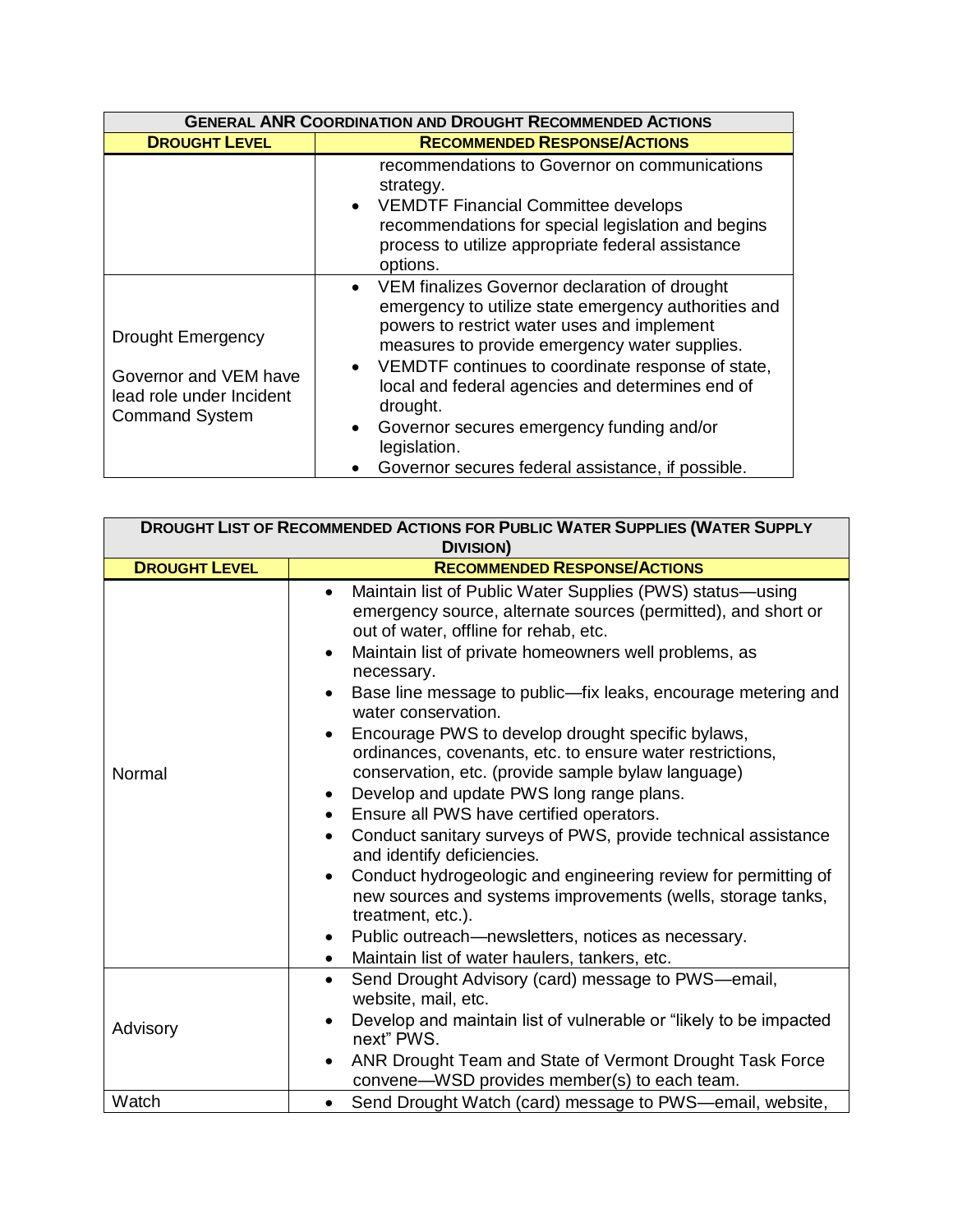| DROUGHT LIST OF RECOMMENDED ACTIONS FOR PUBLIC WATER SUPPLIES (WATER SUPPLY<br><b>DIVISION</b> ) |                                                                                                                                                                                                                                                                                                                                                                                                                                                                                                                                                                                                                                                                                                                                                                                                     |  |
|--------------------------------------------------------------------------------------------------|-----------------------------------------------------------------------------------------------------------------------------------------------------------------------------------------------------------------------------------------------------------------------------------------------------------------------------------------------------------------------------------------------------------------------------------------------------------------------------------------------------------------------------------------------------------------------------------------------------------------------------------------------------------------------------------------------------------------------------------------------------------------------------------------------------|--|
| <b>DROUGHT LEVEL</b>                                                                             | <b>RECOMMENDED RESPONSE/ACTIONS</b>                                                                                                                                                                                                                                                                                                                                                                                                                                                                                                                                                                                                                                                                                                                                                                 |  |
|                                                                                                  | mail, etc.<br>Issue Public Service Announcements with strong (voluntary)<br>$\bullet$<br>conservation message.<br>Send questionnaire to PWS to determine status and impact due<br>to drought.<br>Evaluate "resources available to PWS (SRF funds, equipment,<br>$\bullet$<br>contacts, staff assistance, etc.).<br>Provide list of water haulers, tankers, etc. to PWS and public.<br>$\bullet$<br>Prioritize source permitting and construction projects with regard<br>$\bullet$<br>to drought impact (systems out of water-highest priority).<br>Increase drought related coordination and data sharing with<br>$\bullet$<br>other agencies.<br>Provide more field visits for technical assistance to PWS (i.e.,<br>$\bullet$<br>low pressure, cross connection control, treatment and disinfect |  |
| Warning                                                                                          | ion procedures, etc.).<br>Send Drought Warning (card) message to PWS-email,<br>$\bullet$<br>website, mail, etc.                                                                                                                                                                                                                                                                                                                                                                                                                                                                                                                                                                                                                                                                                     |  |
|                                                                                                  | Expedite drought related source and construction permitting<br>$\bullet$<br>Direct PWS to implement water restrictions, bylaws or<br>$\bullet$<br>ordinances.<br>Request municipalities enact mandatory water restrictions.<br>٠<br>Contact VDH to request health officer assistance to enact<br>$\bullet$                                                                                                                                                                                                                                                                                                                                                                                                                                                                                          |  |
| *** >                                                                                            | mandatory water restrictions.<br>Regionalize impacted water systems [connection to alternate<br>$\bullet$                                                                                                                                                                                                                                                                                                                                                                                                                                                                                                                                                                                                                                                                                           |  |
| ***→<br>***→                                                                                     | water system(s)].<br>Implement prioritized surface water withdrawal for drought-<br>$\bullet$<br>impacted systems. Evaluate treatment needs.                                                                                                                                                                                                                                                                                                                                                                                                                                                                                                                                                                                                                                                        |  |
|                                                                                                  | Require treatment or use of water only for sanitary needs.<br>٠                                                                                                                                                                                                                                                                                                                                                                                                                                                                                                                                                                                                                                                                                                                                     |  |
| Emergency                                                                                        | Governor declares Drought Emergency. VEM on Incident<br>$\bullet$<br>Command System.<br>Public Health use of water (emergency SW use) for sanitation<br>(less critical uses-fish and wildlife).<br>Mandatory water restrictions.                                                                                                                                                                                                                                                                                                                                                                                                                                                                                                                                                                    |  |
|                                                                                                  | Prohibit non-essential water usage: watering lawns, filling pools,<br>large commercial or industrial use, etc.<br>Send Drought Emergency (card) message to PWS-email,<br>website, mail, etc.                                                                                                                                                                                                                                                                                                                                                                                                                                                                                                                                                                                                        |  |
|                                                                                                  | *** > For these items, the programmatic conflicts will have been resolved prior to reaching this<br>level. Agreement will be reached on a prioritized list of water usage (i.e. surface water<br>withdrawal for PWS – first, Fire suppression or forest fire fighting use – second, low flow for<br>aquatic biota – third, limited commercial or industrial withdrawals.                                                                                                                                                                                                                                                                                                                                                                                                                            |  |

# **DROUGHT LIST OF RECOMMENDED ACTIONS FOR SURFACE WATER (WATER QUALITY DIVISION)**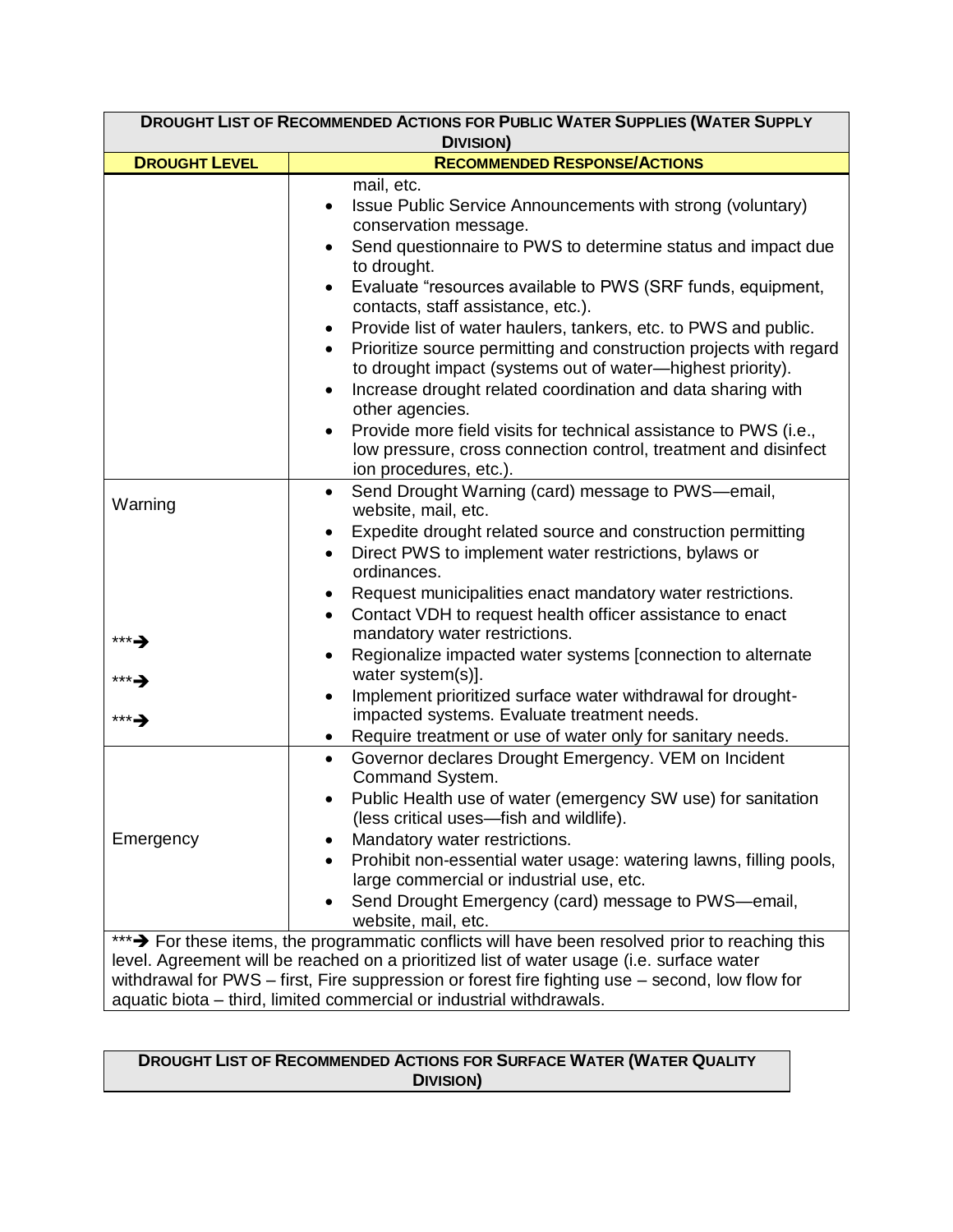| <b>DROUGHT</b><br><b>LEVEL</b> | <b>RECOMMENDED RESPONSE/ACTIONS</b>                                                                                                                                                                                                                                                                                                                                                                                                                                                                            |
|--------------------------------|----------------------------------------------------------------------------------------------------------------------------------------------------------------------------------------------------------------------------------------------------------------------------------------------------------------------------------------------------------------------------------------------------------------------------------------------------------------------------------------------------------------|
| Normal                         | Develop and maintain a contact list of non-permit required<br>surface water users, e.g. contractors, water haulers, road<br>crews, pool fillers, car washes, farms (coordinate with DAFM)                                                                                                                                                                                                                                                                                                                      |
| Advisory                       | WQD Outreach (calls, email, mail, etc.) to advise surface water<br>$\bullet$<br>non-permit required users to reasonably limit use of surface<br>waters.<br>Provide WQD staff to and coordinate with drought team.                                                                                                                                                                                                                                                                                              |
| Watch                          | Press Release (Public Service Announcement - radio, TV, etc.).<br>Suggest reduction in non-essential withdrawals from<br>surface waters.<br>Warning of transport of invasive species - water haulers,<br>etc.<br>Provide guidance to WSD and Public Water Systems (PWS) on<br>use of surface water for emergency connections & alternative<br>sources.<br>Coordinate with USGS on providing and receiving data more<br>frequently.                                                                             |
| Warning                        | WQD reviews permit conditions for hydroelectric and other<br>$\bullet$<br>facilities.<br>Press Release (Public Service Announcement - radio, TV, etc.)<br>-coordinate with WSD, municipalities, VLCT, PWS, etc.<br>Request reductions in surface water use and issue swimming<br>$\bullet$<br>warnings (e.g. E. coli) as needed.<br>Request water haulers, tankers of non-potable water to focus on<br>large rivers/lakes and ponds.<br>Recommend all water haulers, tankers to consult with WQD.<br>$\bullet$ |
| Emergency                      | Press Release (Public Service Announcement - radio, TV, etc.)<br>$\bullet$<br>Require surface water be limited to essential purposes.<br>Restrict surface water withdrawals to larger rivers or lakes &<br>ponds.<br>Require all water haulers, tankers to get approval from DEC for<br>all water withdrawals.                                                                                                                                                                                                 |

**NOTE**: Any withdrawal less than or equal to .005 cubic feet per second multiplied by the drainage area in square miles, or 5% of the 7Q10 stream flow is considered *de minimus* and may be withdrawn from a surface water body at any time. Example: 2 gpm for each square mile of drainage area.

| <b>DROUGHT LIST OF RECOMMENDED ACTIONS FOR WILDLAND FIRE POTENTIAL</b> |                              |                                                                                                                                                                                                                                                                                     |  |
|------------------------------------------------------------------------|------------------------------|-------------------------------------------------------------------------------------------------------------------------------------------------------------------------------------------------------------------------------------------------------------------------------------|--|
| <b>DROUGHT</b><br><b>LEVEL</b>                                         | <b>NFDRS</b><br><b>LEVEL</b> | <b>RECOMMENDED RESPONSE/ACTION</b>                                                                                                                                                                                                                                                  |  |
| Normal                                                                 | .OW                          | • Monitor fire weather, issue daily reports<br>Maintain town forest fire warden contact list<br>$\bullet$<br>Maintain list of other fire contacts, i.e. Volunteer Fire<br>$\bullet$<br>Departments, dispatch centers, Green Mountain<br>National Forest (GMNF), New England Compact |  |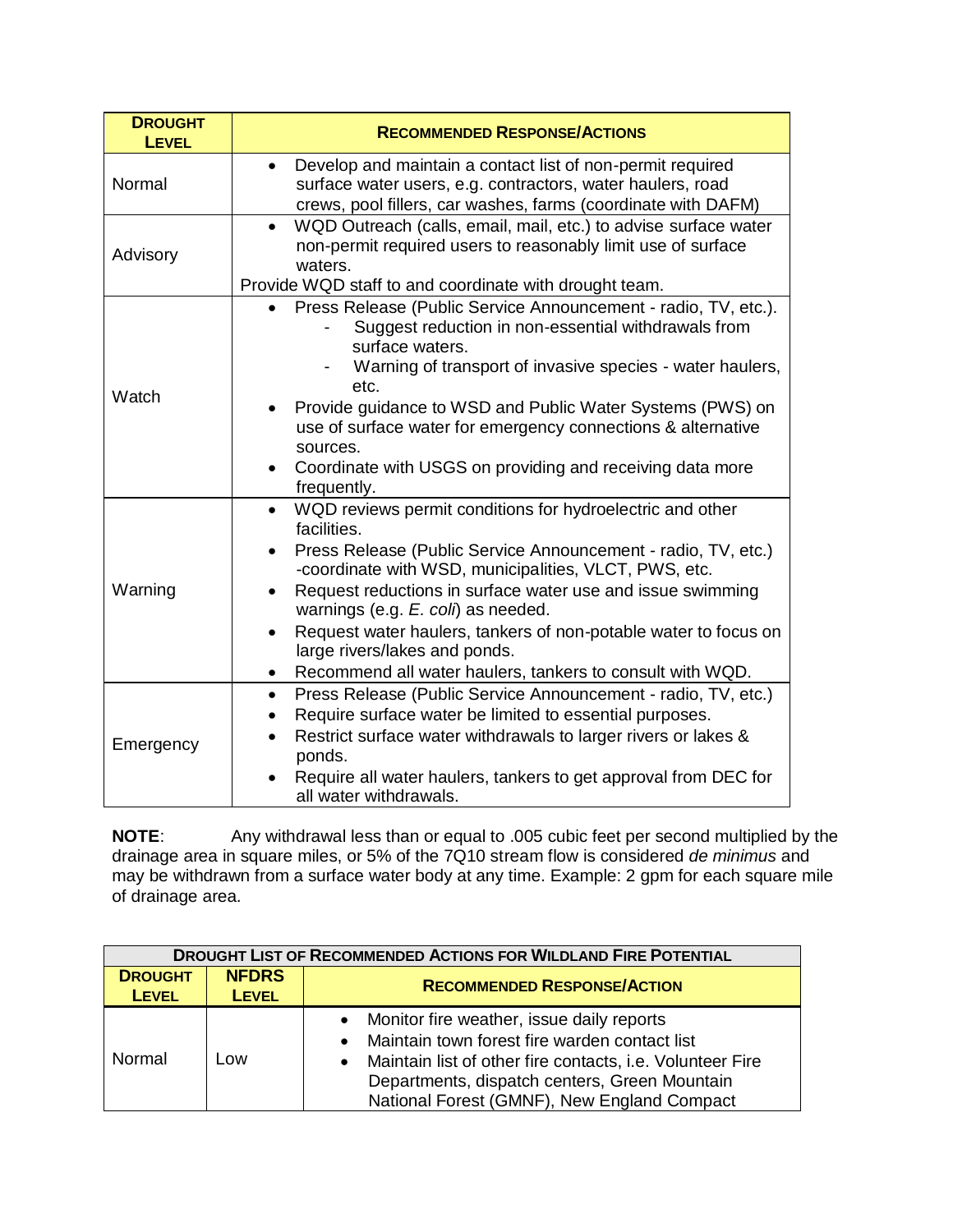| <b>DROUGHT LIST OF RECOMMENDED ACTIONS FOR WILDLAND FIRE POTENTIAL</b> |                              |                                                                                                                                                                                                                                                                                                                                                                                             |  |
|------------------------------------------------------------------------|------------------------------|---------------------------------------------------------------------------------------------------------------------------------------------------------------------------------------------------------------------------------------------------------------------------------------------------------------------------------------------------------------------------------------------|--|
| <b>DROUGHT</b><br><b>LEVEL</b>                                         | <b>NFDRS</b><br><b>LEVEL</b> | <b>RECOMMENDED RESPONSE/ACTION</b>                                                                                                                                                                                                                                                                                                                                                          |  |
|                                                                        |                              | Maintain agreements with our cooperating partners, i.e.<br>$\bullet$<br>GMNF, Compact, US Forest Service                                                                                                                                                                                                                                                                                    |  |
| Advisory                                                               | Moderate                     | Continue to monitor fire weather<br>$\bullet$<br>Alert/maintain contact with Protection field personnel<br>Planning and systems checks                                                                                                                                                                                                                                                      |  |
| Watch                                                                  | High                         | Increase public awareness with press releases to radio,<br>TV, newspapers<br>Information acceleration<br>$\bullet$<br>Contact with GMNF and other states - electronically<br>$\bullet$<br>Fire Wardens stop issuing burning permits<br>$\bullet$<br>Protection put on standby<br>$\bullet$<br>Notify partners                                                                               |  |
| Warning                                                                | Very High                    | Protection section on standby - available after<br>hrs/weekends by radio, cell phone<br>May fly aerial fire patrol routes - detection flights<br>Wardens stop issuing permits leading to state burning<br>bans by Secretary of ANR (based on number of fires<br>occurring, number of days without precipitation, KBDI<br>index, short/long term forecast)<br>Notify NE Compact<br>$\bullet$ |  |
| Emergency                                                              | Extreme                      | If situation continues for 2-3 days, closure of woods by<br>$\bullet$<br>Governor may be required.                                                                                                                                                                                                                                                                                          |  |

# **1.5 AGENCY, DEPARTMENT AND DIVISION RESPONSIBILITIES**

The Secretary of the agency is responsible for the implementation of this plan and coordination of data collection and outreach to the public through the ANR Drought Team. The following three sections provide a brief description of the Department and Divisions having significant drought related responsibilities.

## 1.5.1 DEPARTMENT OF ENVIRONMENTAL CONSERVATION

**Water Supply Division**: Regulates public water systems both municipal and privately owned. The WSD is concerned with public health or safety threats as a result of the status of their water supply systems, whether caused by drought conditions, contamination, water pressure problems or for other reasons. WSD works with the Responsible Person and the Water System Operator for each system to ensure the provision of safe water to all the customers through the Safe Drinking Water Act. Voluntary water conservation and restrictions can be implemented along with other technical assistance such as leak detection, guidance on bulk water hauling, disinfection, and treatment.

Dry conditions can impact the availability of water and the quality of water. Low water pressures can result in bacteria problems in water distribution systems. Low water levels in surface water supplies can also result in water quality problems and pump failure in groundwater supplies.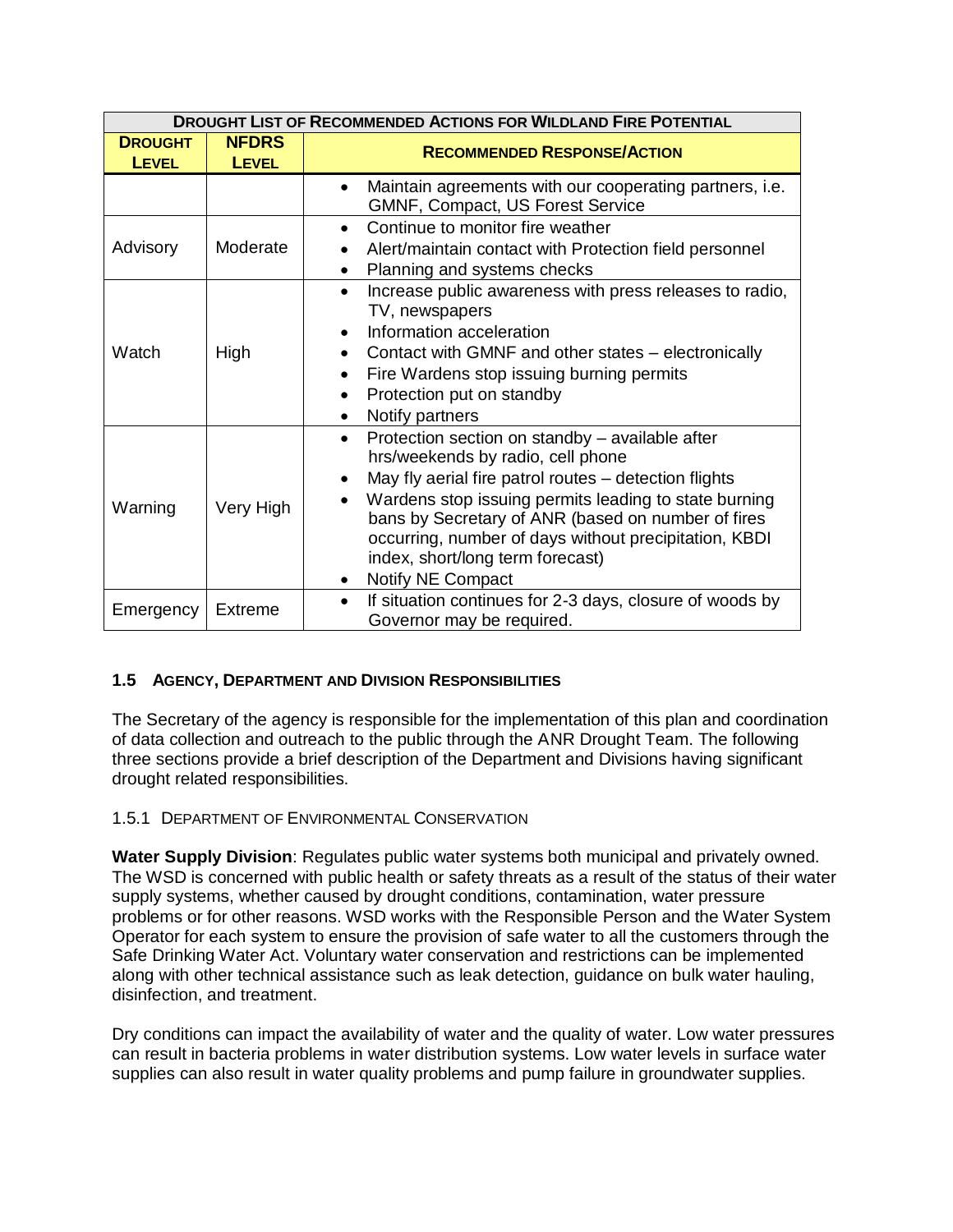The WSD monitors drinking water quality in public systems. WSD also provides notification to public systems on necessary steps to disinfect or treat drinking water.

**Geology Division**: Conducts research and surveys related to the geology, mineral and groundwater resources, and topography of the State of Vermont. A monitoring network of 13 shallow sand and gravel wells provide data on groundwater levels across the state. The network is evaluated and funded in conjunction with the USGS. The groundwater data are available on the USGS website.

**Water Quality Division:** Manages the surface waters in Vermont along with identifying the State's wetlands, floodplains, biomonitoring, and studies water resource use, characteristics, quality and hydrology. A monitoring network of surface water gauging stations provides data across the state. The network is evaluated and funded in conjunction with the USGS. The surface water data are available on the USGS website.

## 1.5.2 **DEPARTMENT OF FOREST, PARKS AND RECREATION**

Risk of fires in wild land, rural areas, state forests and parks are linked to dry conditions. In addition, a drought can impact the availability of water for fire suppression, forest health (and foliage - tourism impact). Assessment of fire risk and management of fire control resources is an on-going activity of the Forest Resource Protection and Urban & Community Forestry. Commissioner of DFPR is responsible for managing state fire suppression resources and to coordinate with other local, state, federal agencies and other states to provide the appropriate resources given the situation.

## **1.5.3 DEPARTMENT OF FISH AND WILDLIFE**

Dry conditions can lead to a range of impacts to fisheries and wildlife, from reducing food sources to fish kills or displacement of certain populations of animals. Department responses include responding to incidents of wildlife entering residential or urban areas. They also include identifying developing impacts to specific fisheries and wildlife populations so that other agencies, such as local governments, DFW or others, can implement measures to reduce the impacts to these resources. For example, if low stream flows threaten fish populations, DFW can work with DEC and local municipalities to ensure water restrictions are in place to minimize the impact from water use in these areas.

## **1.6 LEGAL AUTHORITIES AND POWERS**

The following sections discuss the local, state, and federal authorities and powers related to drought situations. Below is a general summary of the laws applicable to drought issues. However, the appropriate legal staff should be consulted in advance of the use of any of these powers by a state agency.

## 1.6.1 AGENCY OF NATURAL RESOURCES

## 1.6.2 DEPARTMENT OF FISH AND WILDLIFE

*10 V.S.A. § 4401 Suspension of open season by proclamation of governor*:

 During open season "when it appears to the governor that, by reason of drought, hunting, fishing and trapping is likely to cause forest fires, he may by proclamation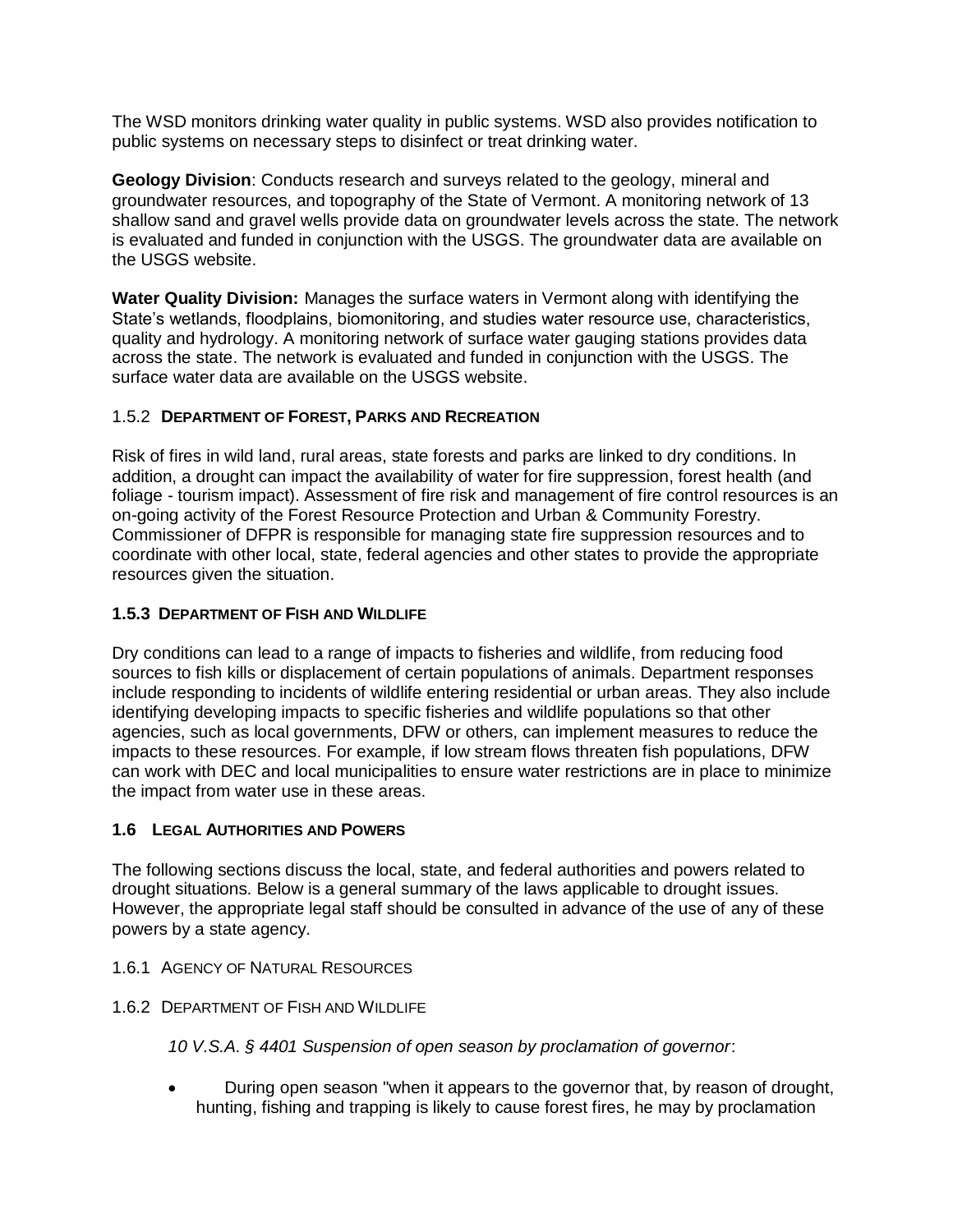suspend hunting, fishing and trapping and make it a closed season for such time as he may designate."

### 1.6.3 DEPARTMENT OF FORESTS, PARKS AND RECREATION

*10 V.S.A. § 2645 Open burning; permits:*

 During periods of extreme fire hazard, the commissioner may notify town fire wardens that for a specified period no burning permits shall be issued. The wardens shall issue no permits during the specified period.

10 V.S.A. § 2646 Proclamation by Governor, Prohibiting Kindling Of Fires: Closing Of *Woodlands:*

• In times of extreme fire hazard, the governor may issue a proclamation banning fires. Specifically "whenever it appears to the governor that there is excessive danger of forest fires, he may prohibit by proclamation the kindling of a fire in or adjoining forest and or close any or all sections of woodland, or brush land, in any town for such time as he may designate, to all persons except the owner and his household, his tenants, servants or agents and persons in the public employment engaged in abating such fire-hazardous condition."

#### 1.6.4 DEPARTMENT OF ENVIRONMENTAL CONSERVATION (DEC):

DEC's authority for addressing water supply shortages or outages is derived from many sources, including the following statutes and regulations related to ensuring the provision of safe drinking water.

#### *10 V.S.A. § 1272. 1272 Order: Water Pollution Control*

Chapter 47 establishes the state's water quality policy and allows the Secretary to issue a "1272 Order," a special procedure that may authorize a limited but necessary discharge under unusual circumstances. The Secretary may issue a 1272 order where an activity is necessary and prudent yet has the potential to unavoidably violate the water quality standards, e.g. back-flushing a public water system after contamination due to severe drought or tampering.

*10 V.S.A. §§ 1390-1394. Policy; Duties; Powers of the secretary: Groundwater Protection* 

- Chapter 48 protects the state's groundwater resources for high quality drinking water and minimizes the risks to groundwater from human activities. Protection is paramount particularly in times of extreme drought, when groundwater resources may become scarce.
- Among other powers, the secretary is authorized to develop comprehensive management plans, develop groundwater use classifications, strategies and studies; provide technical assistance to local public bodies, and administer grants for groundwater management purposes in accord with the administrative procedures of the state.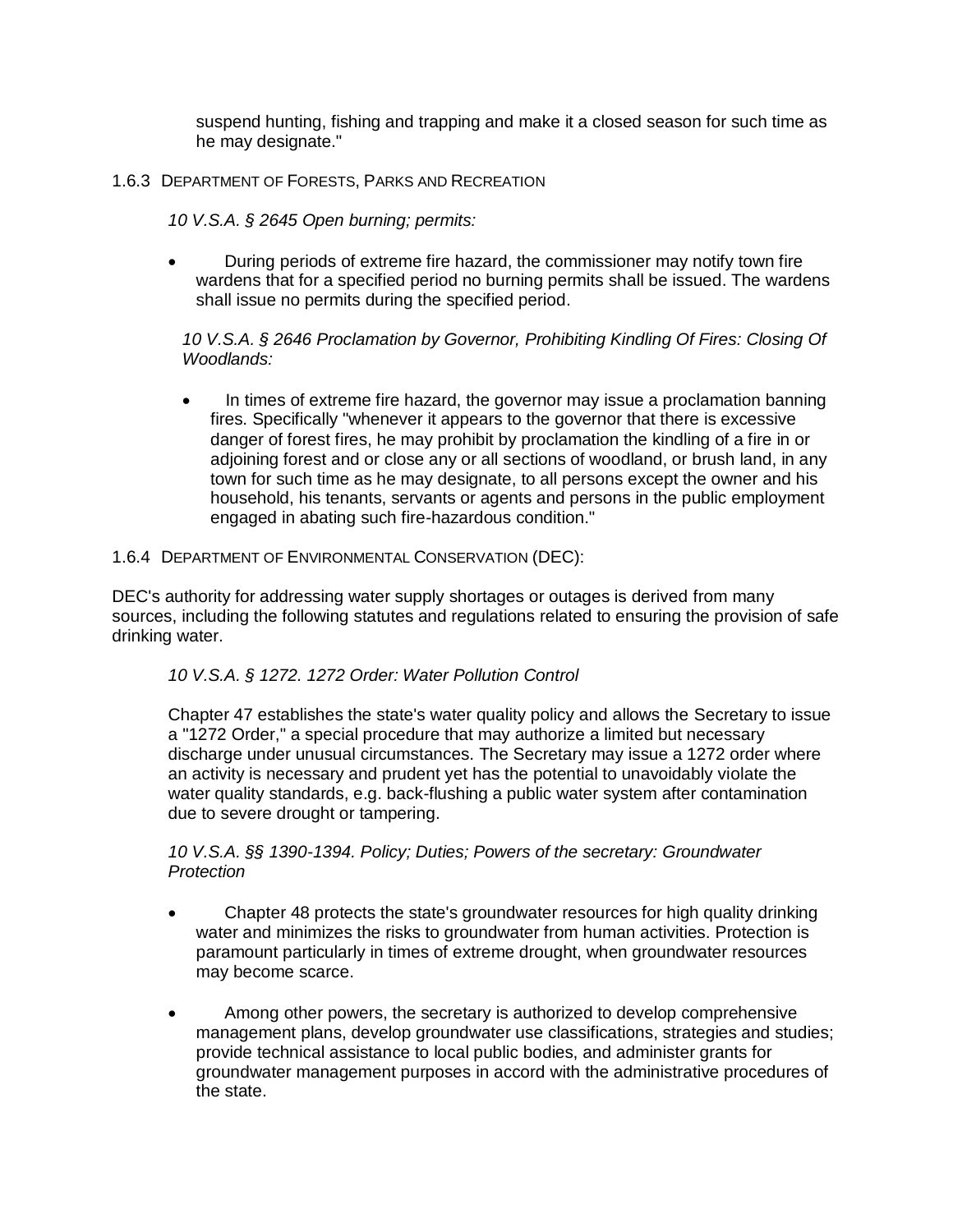- See DEC's Ground Protection Rule and Strategy, 1/20/2000;
- See also DEC's Well Drilling Rules and Standards, 11/03/1986

## *10 V.S.A. § 1978. Rules:Potable Water Supply and Wastewater System Permit*

- Chapter 64 requires adequate potable water supplies and wastewater disposal systems.
- The secretary shall adopt rules necessary for the administration of this chapter. These rules include standards and specifications needed to maintain sufficient capacity for periods of peak demand and necessary requirements to protect human health and the environment.

## *10 V.S.A. § 8003. Applicability: Enforcement*

- The secretary may take action under this chapter to enforce applicable chapters of Title Ten, relating to water pollution control, water quality standards, water resources management, well drilling, public water supply and wastewater.
- Action might include enforcement of emergency water restrictions to curb nonessential use at the local level.

## *10 V.S.A. § 1672. Authority of the Agency of Natural Resources: Public Water Supply*

 Authority is vested in the secretary to regulate the purity of drinking water as well as the adequacy, construction and operation of public water systems, public sources and protection areas.

*10 V.S.A §§ 1675-1685. Permits; conditions; duration; suspension or revocation:*

- The secretary may issue public water system permits with conditions to promote adequate quantity and quality of water for any proposed public water source.
- Penalties for violation of this chapter or rules promulgated under it include monetary fines up to \$5,000. Willful violations incur penalties up to \$25,000 and imprisonment up to 6 months.
- The secretary may take measures to improve public water system infrastructure and to provide safe drinking water to small community water systems and schools. Measures include:
	- Source water protection programs;
	- Capital improvement planning;
	- Minimum design and construction standards;
	- Operation and management practices, etc.

*Water Supply Rule, Environmental Protection Rules, Chapter 21*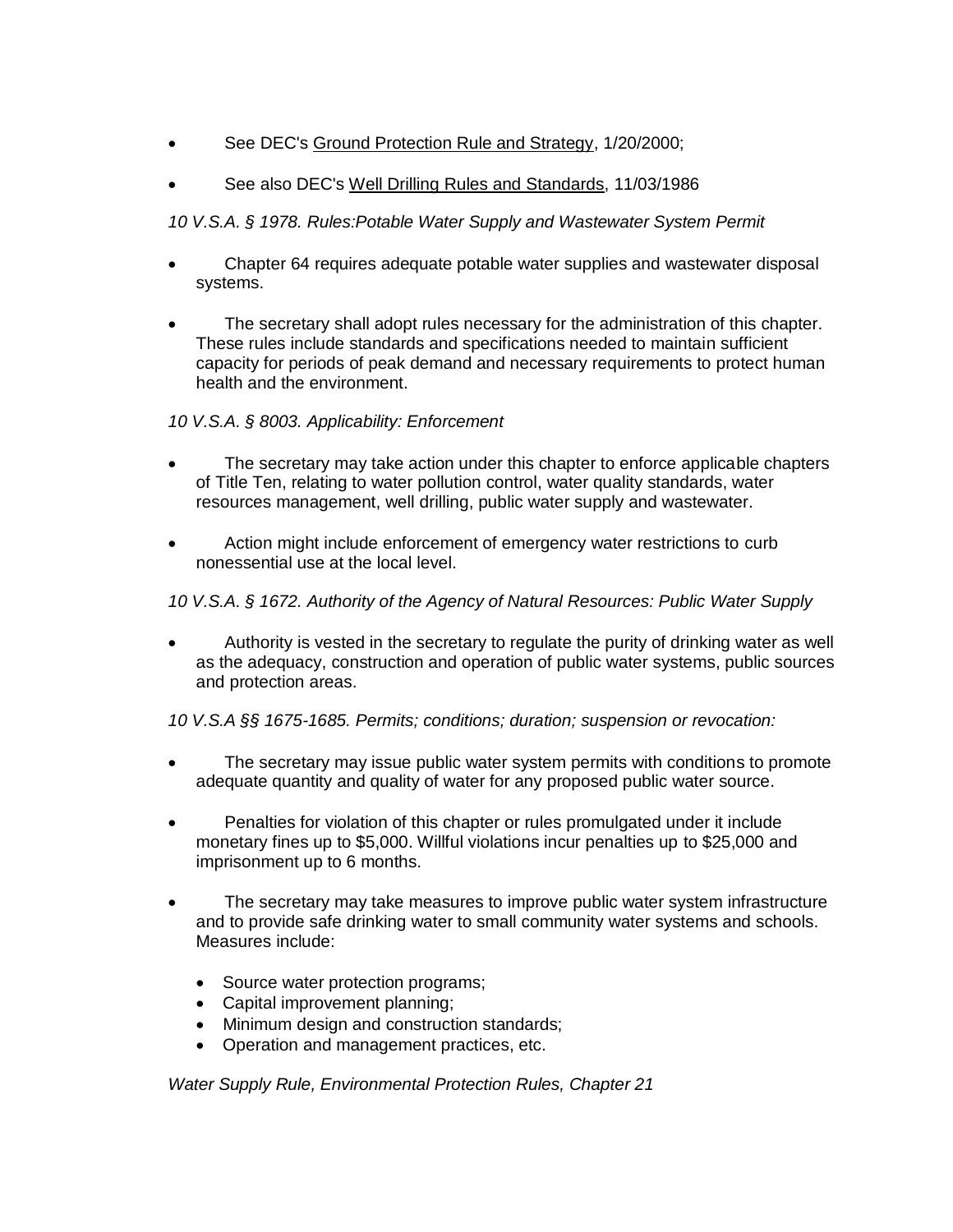The Vermont Water Supply Rule (WSR) is adopted under the authority of the above statues, specifically 10 V.S.A. Chapters 48, 56, 61 and 18 V.S.A §1218. The rule also refers to and adopts the authority of the Federal Safe Drinking Water Act: 42 U.S.C. § 300f. et. seq. and 40 CFR Parts 141, 142, and 143, under an agreement with the EPA, by which the State of Vermont has primary enforcement authority (primacy) for the Safe Drinking Water Act within its borders.

Under *WSR Subchapter 21-1, 1.1 Authority*, "where necessary to protect the public health, but subject to appeal, the secretary may require additional drinking water permit conditions…" Additional water quality monitoring and public notification measures may be required by the secretary to insure protection of public health and welfare.

Moreover, public water systems must provide an adequate supply of water to all users. If the system is unable to meet normal and peak demands, water system operators "shall, on an emergency short-term basis, take appropriate action to reduce nonessential demand... achievable by directive from the water system to its users, which may include the implementation of water conservation practices and the prohibition of water use for nonessential purposes (e.g., lawns, gardens, vehicle washing)." *WSR Subchapter 21-7, 7.7.3 Facility and Operation Requirements*.

Enforcement authority of these measures stems from 10 V.S.A. Chapter 201, with penalties for violation of these rules specified in 10 V.S.A. Chapter 56, §1681. "In the enforcement of these rules, including the adopted requirements of 40 CFR, Part 141, the Secretary shall act within the responsibilities imposed upon the state, when it has primary enforcement responsibility, in 40 CFR, Part 142, Subpart B, Primary Enforcement Responsibility." *WSR Subchapter 21-14, 14.1 Enforcement Authority.*

Under this rule, DEC might require the municipality or water suppliers to implement the following water conservation methods: (1) an approved water resources management plan; (2) a leak detection program; (3) a program for auditing water use; (4) a program for overall system rehabilitation; (5) conservation programs for public and private buildings; (6) bans or restrictions on certain water uses; (7) a moratorium on the issuance of building permits; (8) a plan for establishing priority for distribution of water among competing uses; and (9) drought management or contingency plans.

Finally, in times of drought, some towns are hit harder than others and water tanks are often brought in on a temporary basis. Water tanks or tank trailers are a form of bulk water regulated under *WSR Subchapter 21-11, 11.2 Bulk Water*. Under WSR 11.2.1, bulk water distributed for human consumption must comply with state drinking water quality standards. See *WSR Subchapter 21-6*. Moreover, filing stations for finished water to non-plant vessels shall comply with Appendix A, subpart 8.11.

#### **1.6.5 OTHER AGENCIES AND PARTIES**

#### 1.6.5.1 GOVERNOR DECLARED STATE OF EMERGENCY

*20 V.S.A. Chapter 1, §§ 1-14:*

The legislature has placed the primary statutory-based drought management tools at the disposal of the Governor and ANR. The governor has several established mechanisms for responding to drought conditions, including the power to declare a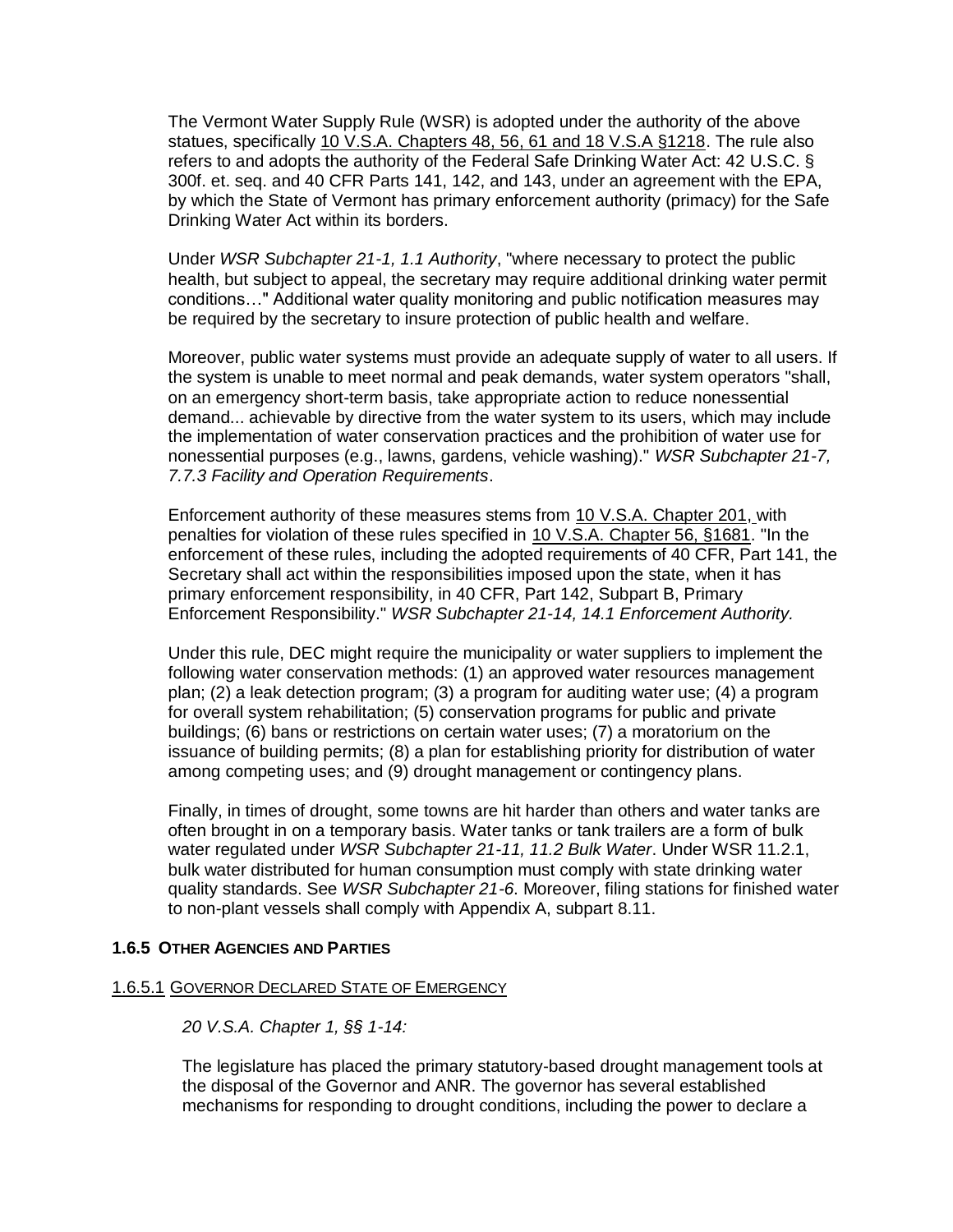state of emergency in response to natural disasters, radiological incidents, hazardous chemical or substance incidents

## **1.6.5.2 STATE DEPARTMENT OF TAXES**

## *32 V.S.A. § 3756 Qualification for use value appraisal:*

- The Current Use Advisory Board has the power to grant current use taxation rates for agricultural and uses, if the landowner meets certain requirements, one of which is that at least one-half of his annual gross income comes from the business of farming as that term is defined in Regulation 1.175-3 issued under the Internal Revenue Code of 1954. See 32 V.S.A. § 3752(7).
- However, section 3756 enables the Advisory Board to grant the current use basis for taxation purposes for up to one year if this requirement cannot be met due to instances of "personal hardship created by personal or family disability or death, by economic disaster such as loss of farm buildings, equipment, or livestock due to fire or disease, or natural disaster such as flood or drought."

### 1.6.5.3 VERMONT DEPARTMENT OF HEALTH (VDH)

The VDH has broad authority to "supervise and direct the execution" of public health laws under 18 V.S.A. Chapters 1 and 3. Statutes applicable to drought situations and available to public health authorities include 18 V.S.A §§ 108, 126, 127, 130 and 131. Under 18 V.S.A. § 126(d)(1), a health order may be issued prohibiting the "transportation, sale, distribution or supplying of water" in order to prevent a public health hazard or mitigate a significant public health risk. In a severe drought, such an order might be used to maintain adequate water supplies or prohibit the distribution of tainted water. Water purification may be ordered under 18 V.S.A. § 126(d)(2) for similar reasons.

Furthermore, *emergency* health orders may be levied to prevent an "imminent and substantial public health hazard, or to mitigate an imminent and substantial significant public health risk." 18 V.S.A. § 127. Health orders are enforced by civil and criminal penalties in superior court. See 18 V.S.A. §§ 130, 131. Additionally, authorities "shall advise with municipal officers in regard to drainage, water supply and sewerage of towns and villages and in regard to the erection, construction, heating, ventilation and sanitary arrangements of public buildings." 18 V.S.A. § 108.

#### 1.6.5.4 VERMONT EMERGENCY MANAGEMENT (VEM)

In cooperation with the federal government, the State of Vermont is responsible for the development and execution of civil preparedness programs and for providing assistance to local governments in their development of disaster preparedness plans and capabilities. The Vermont Department of Public Safety, Vermont Emergency Management Division, has been designated by the Governor as the lead coordinating agency for disaster operations

VEM is responsible for direction and control of all state emergency operations as outlined in the Vermont Drought Management Plan (VDMP). The VDMP is the framework for managing emergency response and recovery actions al all levels of government in the state. Utilizing the VDMP, VEM coordinates state, federal and private resources with regard to planning, response and recovery activities. The Drought Management Plan is an example of such coordination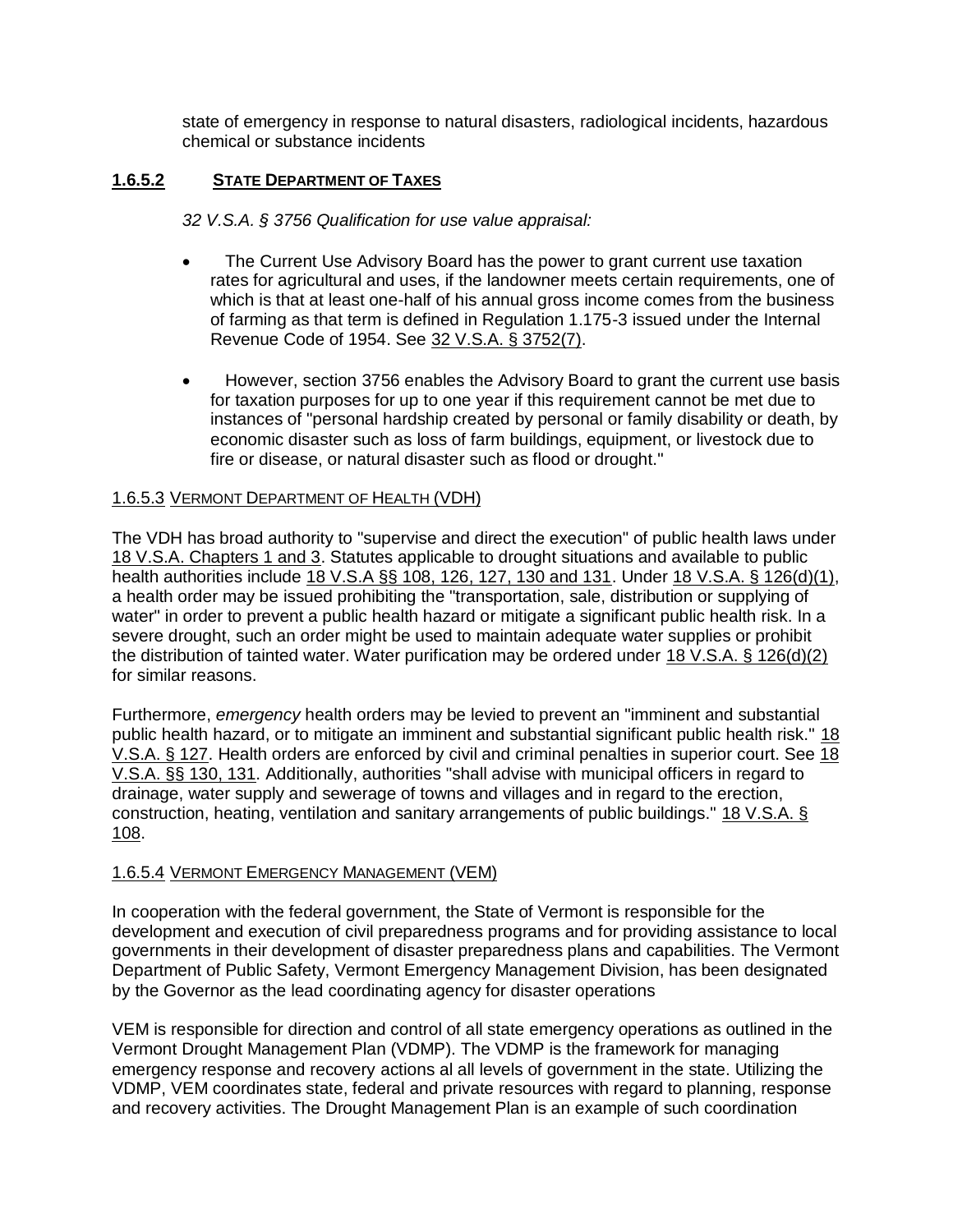between local, state and federal resources. Should a declaration of a state of emergency be warranted as a result of drought conditions, the VDMP would be the framework for response and recovery actions. VEM has broad authority over state emergency operations under 20 V.S.A. Chapter 1, §§ 1, 3, 3a, 5, 7 and 9.

## 1.6.5.5 LOCAL GOVERNMENTS

Municipal governments are critically important to managing and assessing the impact of drought situations. Municipal governments that own, operate or oversee a public water supply are responsible for putting in place either voluntary or mandatory water use restrictions. State level response to droughts is premised on the fact that municipalities and local authorities are taking all necessary action to manage drought situations and to protect public health and the environment under 24 V.S.A. Chapters 59, 61, 89, 117 and 118:

- For the purpose of promoting the public health, safety and welfare, chapters 59 and 61 grant basic authority to municipalities to "adopt, amend, repeal and enforce ordinances or rules for any purposes authorized by law." 24 V.S.A § 1971.
- Alternatively, water restrictions may be incorporated into local zoning, land use or water department codes. Violations of such codes would proceed either as a "civil ordinance violation pursuant to this section or in an enforcement action pursuant to the requirements of chapter 117 of this title." 24 V.S.A. § 1974(a).
- Under chapter 117, municipalities may adopt zoning regulations to promote public health, safety, prosperity, comfort, and general welfare. This includes the planning, financing and provision of public facilities like fire, police and EMS protection, schools, and water supply. See 24 V.S.A. § 4302(c)(12)(A). Municipalities may set zoning regulations to protect and preserve "outstanding water resources, including lakes, rivers, aquifers, shore lands and wetlands." 24 V.S.A. § 4302(c)(5)(B). Finally, zoning regulations "may specify acceptable standards or levels of performance required in connection with any permitted use."  $24$  V.S.A. §  $4407(7)$ . Though performance limits are usually aimed at limiting pollution and other activities which may create hazards, capping maximum water usage in times of severe drought may be a valid performance limit under section 4407(7).
- Chapter 118 enables local conservation commissions to promote educational activities that foster public understanding of local natural resources and conservation needs. These commissions may also make recommendations to the local planning commission or zoning board of adjustment regarding matters affecting the local environment or the natural resources of the municipality; See 24 V.S.A. § 4505
- Chapter 89 grants municipal water commissioners the power to supervise municipal water departments and "make and establish all needful water rates, charges, rules and regulations for its control and operation. " 24 V.S.A. § 3313.

Finally, if drought conditions do exist, local water utilities or municipalities may recommend water restrictions in order to maintain adequate supplies of potable water available to meet normal and peak demands. These restrictions may include watering lawns and washing cars on odd or even days of the week, at night, or on weekends. The restrictions may limit hours of use,